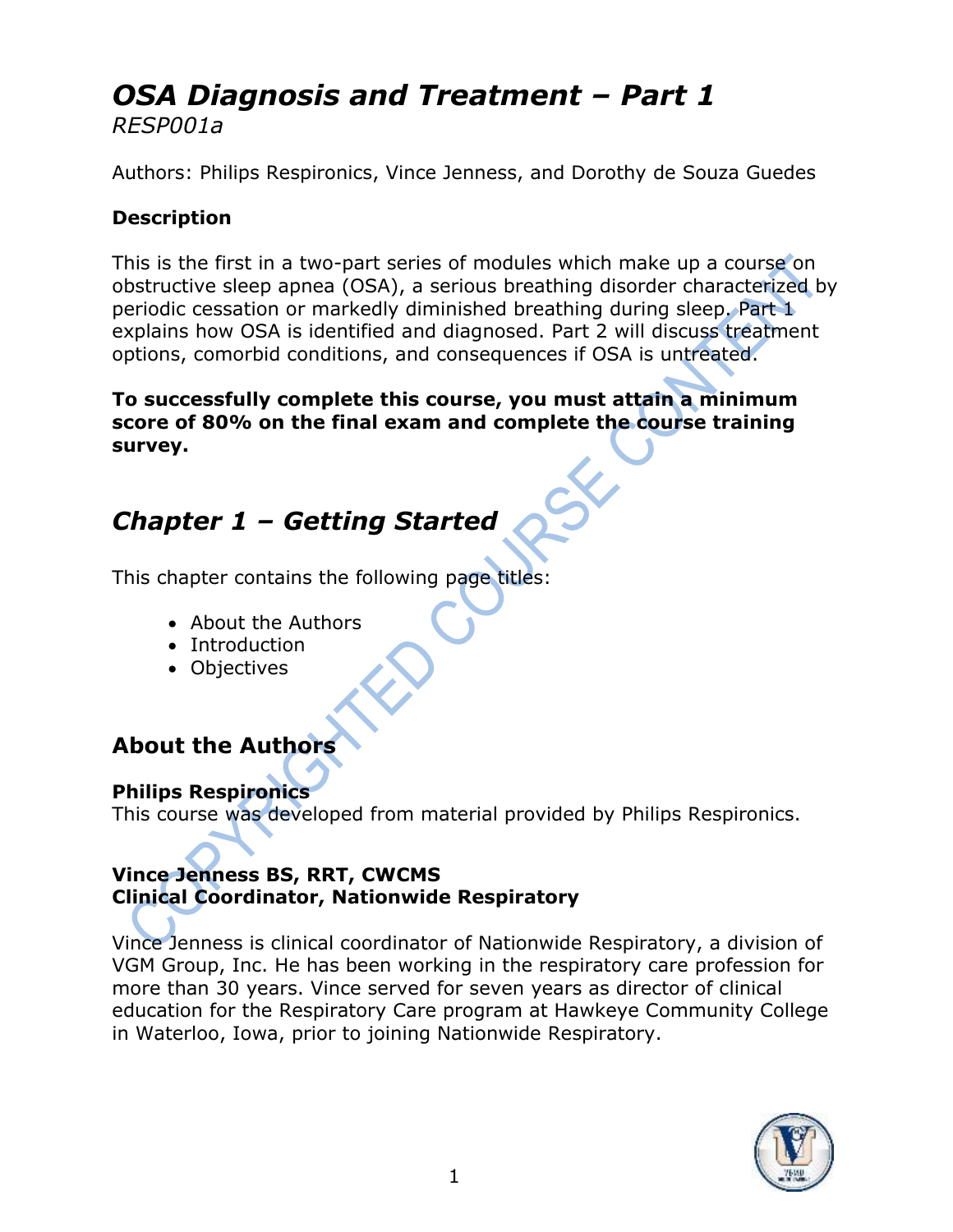#### **Dorothy de Souza Guedes Technical writer, VGM Education**

Dorothy de Souza Guedes is a technical writer for VGM Education. She was a journalist and communications specialist before joining VGM in 2015.

Dorothy strives to research and include the most up-to-date information when writing or editing course content for VGMU. She is interested in how adults learn and retain information. She enjoys the challenge of presenting complicated content in an easy-to-understand format to better ensure learner comprehension.

She is a graduate of Mundelein College (Loyola University Chicago) with a degree in Communications – Public Relations. She also holds an associate degree in Paralegal Studies and a certificate in Web Development & Design from Kirkwood Community College in Cedar Rapids, Iowa.

### **Introduction**

**Obstructive sleep apnea** (OSA) is a serious breathing disorder caused by an airway blockage. Hallmark symptoms of OSA include **excessive daytime sleepiness** (EDS) and loud, disruptive snoring. Left untreated, OSA can result in very serious consequences to a person's overall health.

The National Sleep Foundation estimates 50 million to 70 million Americans are affected by sleep disorders. Of that number, 12 million to 25 million people have obstructive sleep apnea. It's difficult to know how many people suffer from the disorder: the American Sleep Apnea Association estimates that approximately 80 percent of cases of moderate to severe OSA go undiagnosed.

Studies have shown that OSA is highly prevalent in adults:

- 1 in 5 adults has at least mild OSA
- 1 in 15 adults has moderate or severe OSA

# **Objectives**

Upon completion of Part 1 of this course, you will be able to:

- 1. Define obstructive sleep apnea (OSA).
- 2. Identify the signs and symptoms of OSA.
- 3. Explain the prevalence of OSA.

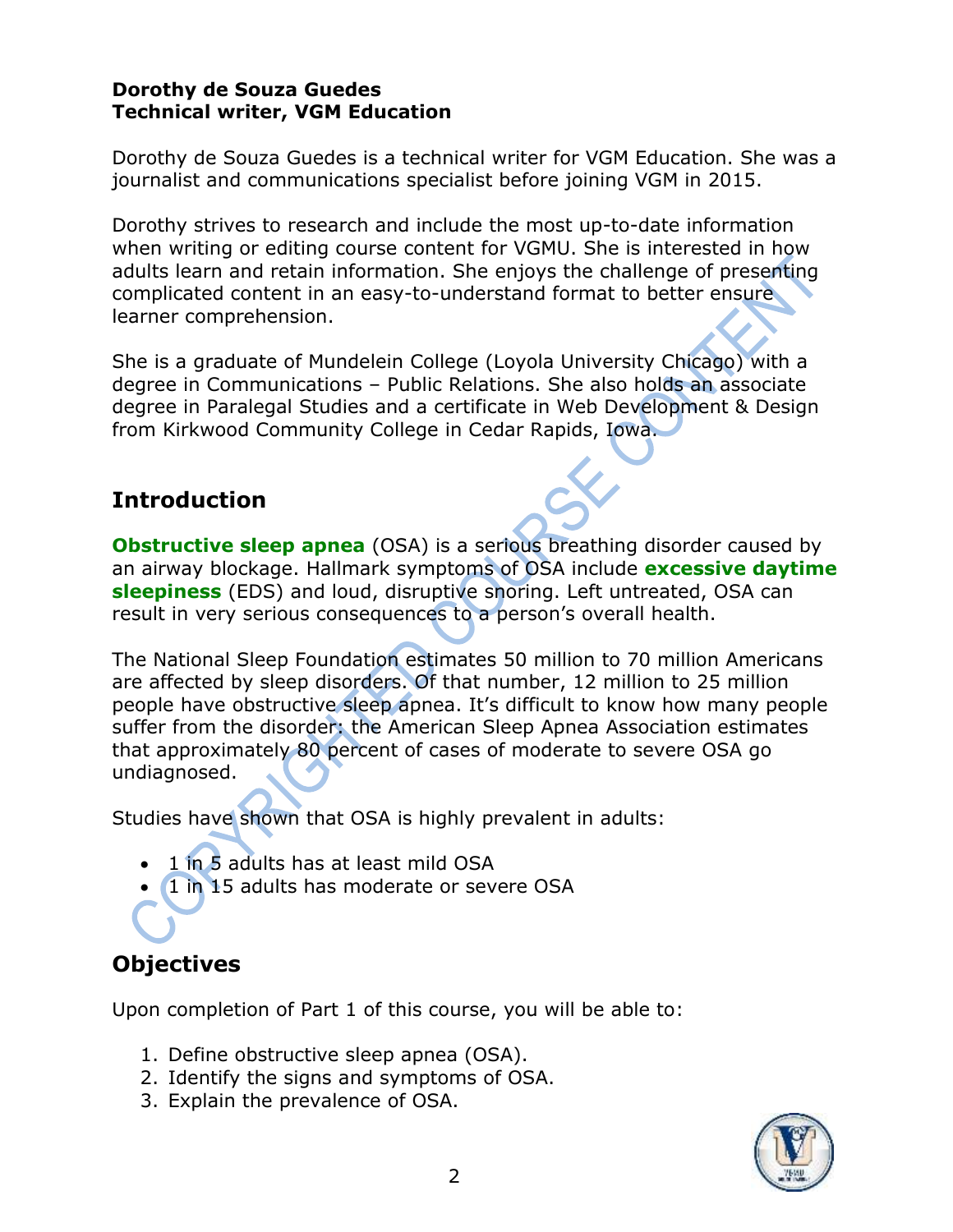4. Explain approaches to diagnostic testing of OSA.

# *Chapter 2 – Defining and Identifying OSA*

This chapter contains the following page titles:

- OSA Defined
- The Flow of Air
- Hallmark Symptoms
- Additional Symptoms
- Clinical Signs
- Craniofacial Abnormality
- Risk Factors
- Demographic Characteristics

## **OSA Defined**

Obstructive sleep apnea, pronounced AP-nee-ah, is a breathing disorder characterized by periodic cessation or markedly diminished breathing during sleep. An airway blockage causes obstructive sleep apnea, or OSA, when muscles relax during sleep and cause soft tissue in the back of the throat to partially or completely collapse and block the upper airway.

This syndrome is defined as five or more **apneas** (complete pauses) or **hypopneas** (partial reductions) per hour of sleep associated with daytime sleepiness. These intermittent periods of airway obstruction during the night result in characteristic symptoms and clinical signs. Sleep apnea is a chronic (ongoing) condition.

# **The Flow of Air**



**Normal Airway**

On the left is an illustration of a normal airway. Notice the flow of air from the nose through the patent (open) airway.

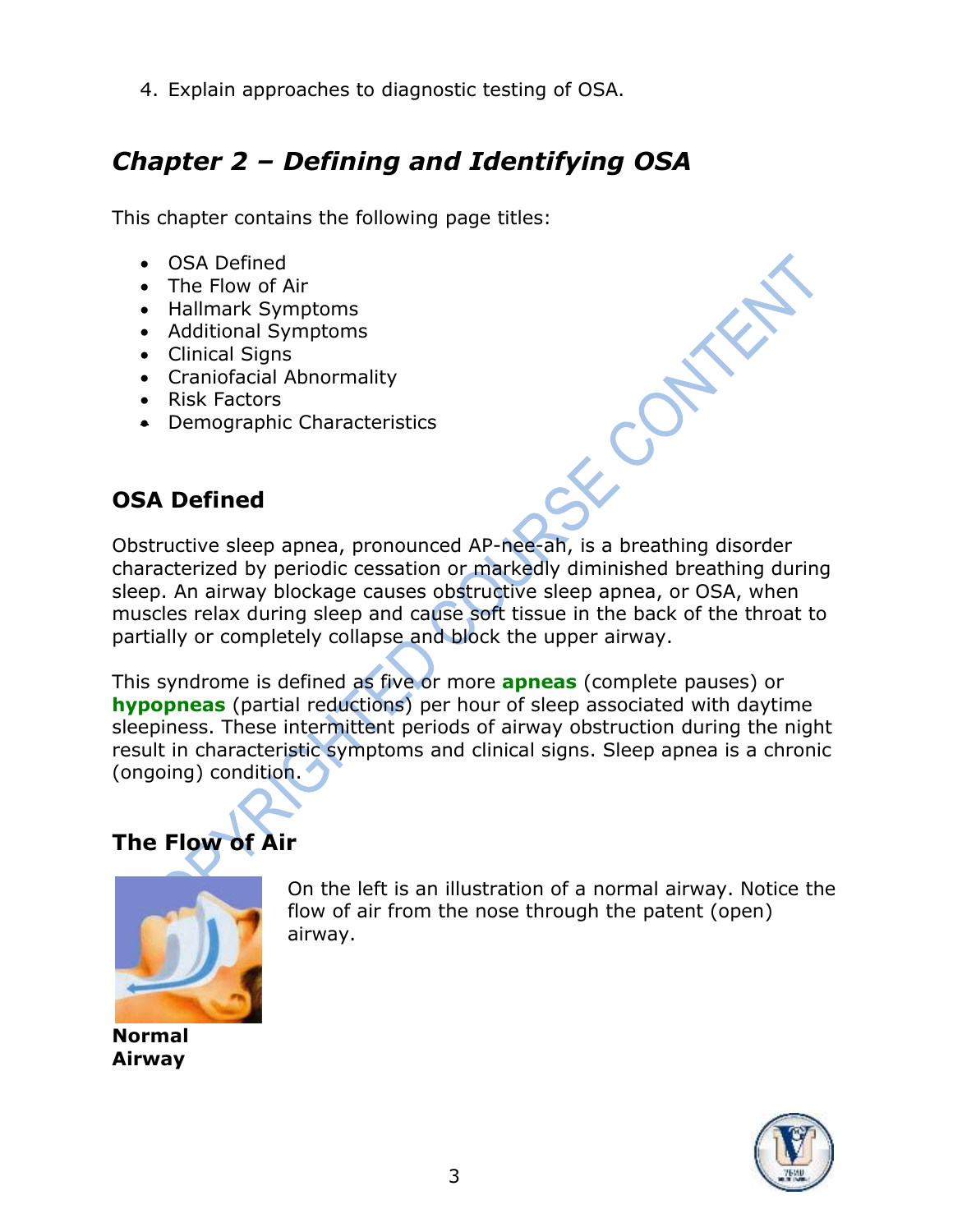Now note the obstructed airway on the right. Air entering from the nose and the mouth cannot flow past the obstruction.



**Obstructed Airway**

## **Hallmark Symptoms**

The most characteristic symptoms of OSA include excessive daytime sleepiness (EDS) unexplained by other factors and two or more of the following:

- Loud, disruptive snoring; often described as snoring louder than normal conversation.
- Nocturnal (nighttime) gasping and choking, often resulting in a resuscitative snorting sound when the apnea is broken.
- Apneas typically witnessed by the bed partner as snoring interrupted by periods of breath-holding or silence.
- The patient feels unrefreshed and sleepy during the day even though they complain of sleeping a lot; this disorder is defined as EDS.
- The patient may complain of intellectual deterioration that presents as a lack of concentration, poor judgment, or forgetfulness.
- In severe cases, the patient experiences a frequent overwhelming desire to sleep while talking, eating, or driving; however, the patient may only complain of general fatigue.

# **Additional Symptoms**

In addition to hallmark symptoms, a person with OSA may present with additional symptoms:

- Unexplained chest pain during sleep that awakens them.
- Memory loss; often mistakenly attributed to aging as the majority of sleep apnea patients are middle aged.
- Personality changes including irritability, depression, grumpiness, or impatience.
- Morning headaches that are typically frontal and end by midday.

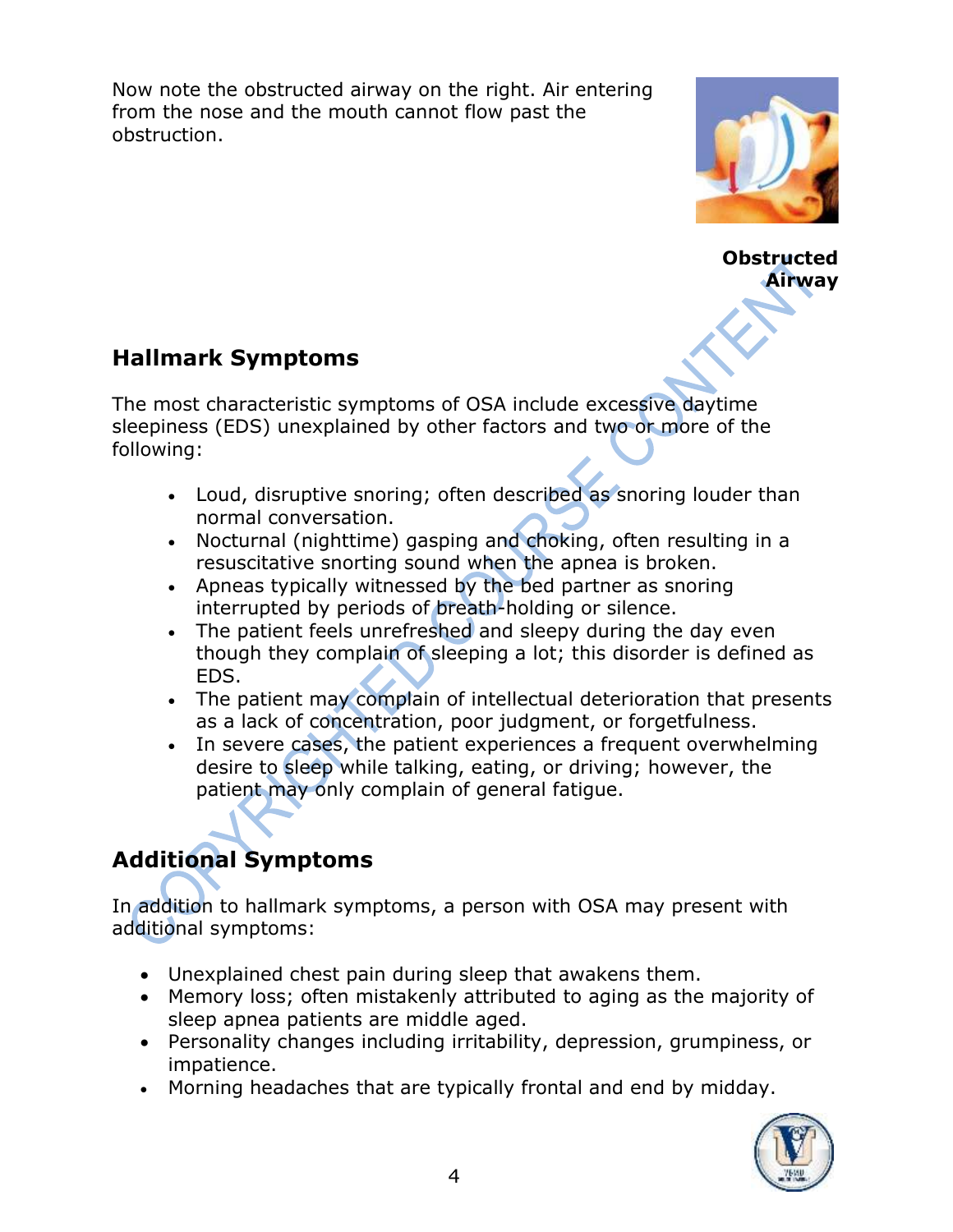- Impotence and decreased sexual drive.
- Nocturia (frequent nighttime urination) and enuresis (bedwetting); typically seen in children.
- Falling asleep while watching TV, reading, or working.
- Feeling sleepy  $-$  or falling asleep  $-$  while driving.

## **Clinical Signs**

Clinical signs of OSA include **hypoxemia** (low concentration of oxygen in the blood) and **hypercapnia** (excessive carbon dioxide in the blood); this is initially seen nocturnally in a cyclical pattern but can progress to daytime in severe sleep apnea.

Cardiac arrhythmias can also be present, ranging from premature **atrial** contractions to third-degree heart block, and runs of ventricular **tachycardia**. A typical nocturnal (nighttime) cardiac pattern for an OSA sufferer will include tachycardia during the snoring periods and **bradycardia** during the apneic periods.

Hypertension has been found in greater than 50 percent of patients with obstructive sleep apnea, according to a 2004 report.

# **Craniofacial Abnormality**

Anatomical factors can contribute to OSA. A small airway  $-$  due to an abnormal amount of pharyngeal tissue, a large tongue, large tonsils, or nasal obstruction such as a deviated septum — places the patient at risk for sleep apnea.

A disproportionate anatomy such as **retrognathia** and **micrognathia** should alert you to the potential for OSA.

# **Risk Factors**

Risk factors for OSA include the following:

- 50 percent of individuals with OSA are overweight or obese (body mass index greater than 25 for overweight, greater than 30 for obese).
- Getting older men 40 and older, women 50 and older.
- Family history of OSA.

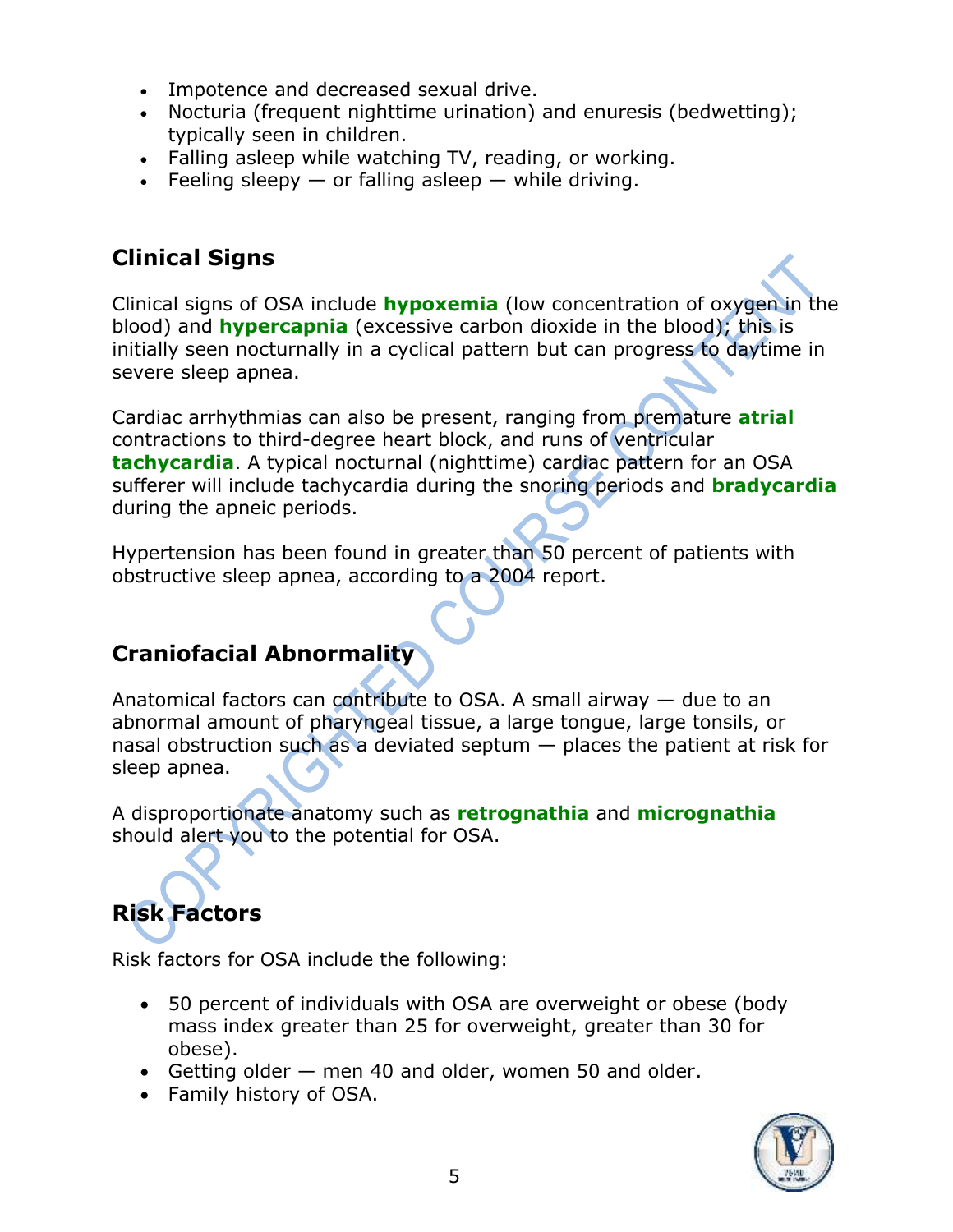- OSA is more common in people with thick necks (greater than 17 inches in men, greater than 16 inches in women).
- OSA is more common in people with small airways through their nose, throat, or mouth.
- People with excess soft tissue at the back of the throat or a larger than average tongue are more likely to develop OSA.
- Smoking increases the risk for sleep apnea.

#### **Demographic Characteristics**

OSA affects all races, ages, and socio-economic groups. According to the American Lung Association:

- About twice as many men as women suffer from OSA.
- 1 in 25 middle-aged men has OSA compared to 1 in 50 middle-aged women.
- Age increases the chance of developing OSA to 1 in 10 people over the age of 65.
- African Americans, Hispanics, and Pacific Islanders are more likely to develop sleep apnea than non-Hispanic whites.

# *Chapter 3 – Diagnosing OSA*

This chapter contains the following page titles:

- Screening Questionnaires
- Epworth Sleepiness Scale
- Berlin Questionnaire
- Physical Exam
- Questions to Identify OSA
- Diagnostic Testing
- Polysomnography
- Polysomnography Parameters
- Multi-Channel All-Night Polysomnogram
- REM Sleep and OSA
- Home Sleep Study
- HST or In-Lab Polysomnography?

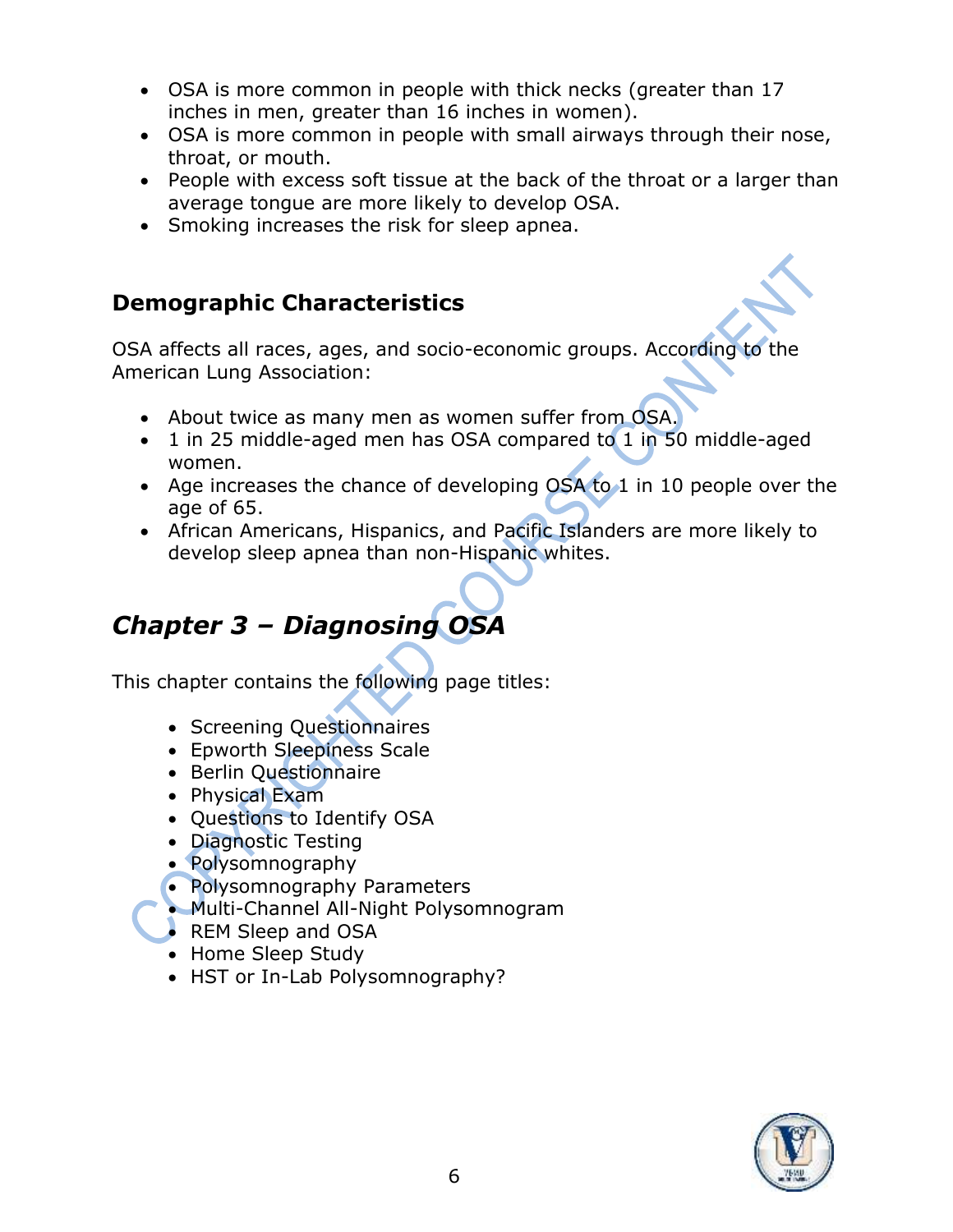#### **Screening Questionnaires**

While taking a patient's medical history, two simple questions should always be asked:

- "Do you snore and/or stop breathing during sleep?"
- "Are you sleepy during the day?"

These questions are not typically in a medical questionnaire, but a "yes" is the first step in identifying OSA.

There are several questionnaires that can be used to begin to identify OSA.

#### **Epworth Sleepiness Scale**

| Name: 1                                                |                                                                                                                                                                                                                                                                                                   | Today's date:          |
|--------------------------------------------------------|---------------------------------------------------------------------------------------------------------------------------------------------------------------------------------------------------------------------------------------------------------------------------------------------------|------------------------|
|                                                        |                                                                                                                                                                                                                                                                                                   |                        |
| timely con-                                            | Here Highy are you to done off or full asterp in the following situations, in contrast to facting just                                                                                                                                                                                            |                        |
| This refers to your small way of life in recent times. |                                                                                                                                                                                                                                                                                                   |                        |
|                                                        | Even if you haven't done some of these things rearnify by to work out how they would have affected<br>1000 HTML 이 사이에 다시 사용되어 있는데 이 사업이 하지만 하지만 하지만 하지만 하나 하나?                                                                                                                                    |                        |
|                                                        | Use the following scale to choose the most appropriate maniher for each situation.                                                                                                                                                                                                                |                        |
|                                                        | 2 - would turner door                                                                                                                                                                                                                                                                             |                        |
|                                                        | 1 = slight chance of maing<br>2 - moderate chance of decire<br>1 - high chance of dozing                                                                                                                                                                                                          |                        |
|                                                        | It is important that you answer nock question as best you can.                                                                                                                                                                                                                                    |                        |
|                                                        |                                                                                                                                                                                                                                                                                                   | Chance of Doring (8-3) |
| <b>Situation</b>                                       |                                                                                                                                                                                                                                                                                                   |                        |
| String and mading                                      |                                                                                                                                                                                                                                                                                                   |                        |
| Watching TV                                            |                                                                                                                                                                                                                                                                                                   |                        |
|                                                        | Sitting, inactive in a public place (e.g. a flexibility a detering)                                                                                                                                                                                                                               |                        |
|                                                        | As a pussenger in a six for an host without a be all.                                                                                                                                                                                                                                             |                        |
| Sixting and talking to someone-                        | Laire down to rest in the aftermore when circumstances permit.<br>in a complete the complete of the complete of the complete of the complete of the complete of the complete of<br>Seconds and the complete of the complete of the complete of the complete of the complete of the complete of th |                        |
|                                                        | Nitting sportly after a lanch without identical                                                                                                                                                                                                                                                   |                        |

#### The **Epworth Sleepiness Scale**

(ESS) is a self-administered, eightitem questionnaire used as a simple method for measuring daytime sleepiness in adults. The scoring range is 0 (would never doze) to 3 (high chance of dozing) for each situation. These situations include watching TV, sitting and reading, and in a car while stopped for a few minutes in traffic.

This test allows the identification of moderate to severe daytime sleepiness, which is associated with the presence of OSA. However, patients with OSA may score within the normal range, and the ESS does not identify the cause of sleepiness.

(Image of 1997 Version of ESS from The Official website of the Epworth Sleepiness Scale, epworthsleepinesscale.com)

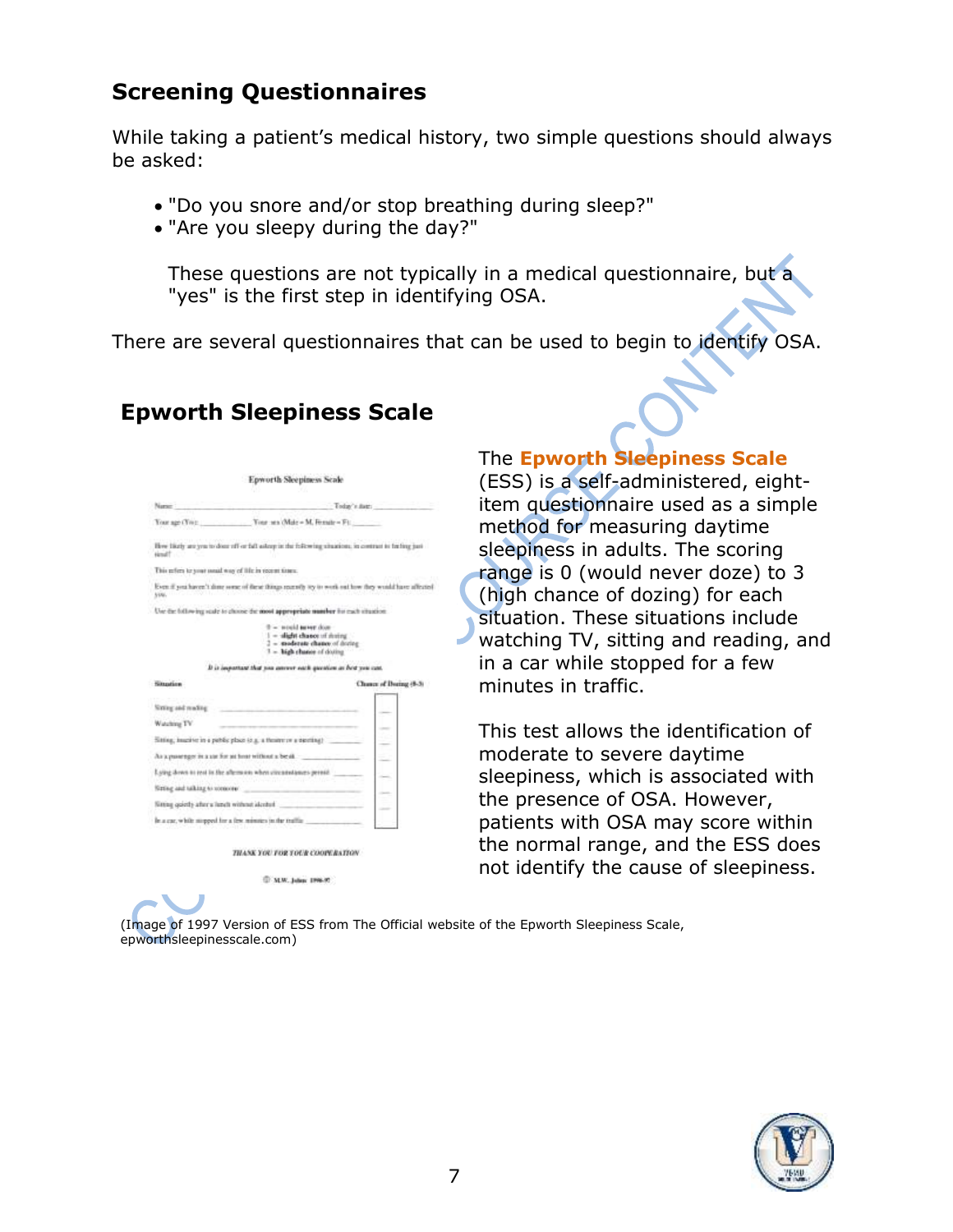### **Berlin Questionnaire**

| Height (m)                                    | Weight (kg)                                          | Ase                                     | Male / Female                          |  |  |  |
|-----------------------------------------------|------------------------------------------------------|-----------------------------------------|----------------------------------------|--|--|--|
|                                               | Please choose the correct response to each question. |                                         |                                        |  |  |  |
|                                               |                                                      |                                         | <b>CATEGORY 2</b>                      |  |  |  |
| <b>CATEGORY 1</b>                             |                                                      |                                         | 6. How often do you feel thred or      |  |  |  |
| 1. Do you snore?                              |                                                      |                                         | fatigued after your sleep?             |  |  |  |
| a Yes                                         |                                                      |                                         | a. Nearly every day                    |  |  |  |
| <b>b</b> No                                   |                                                      | h 3-4 times a week                      |                                        |  |  |  |
| c. Don't know                                 |                                                      |                                         | c. 1-2 times a week                    |  |  |  |
|                                               |                                                      |                                         | d. 1-2 tunes a month                   |  |  |  |
| Изон значе:                                   |                                                      |                                         | e. Never or nearly never               |  |  |  |
| 2. Your snoring is:                           |                                                      |                                         |                                        |  |  |  |
|                                               | a Slightly louder than breathing                     |                                         | 7. During your waking time, do you     |  |  |  |
| b. As loud as talking                         |                                                      |                                         | feel tired, fatigued or not up to par? |  |  |  |
| c. Louder than talking                        |                                                      |                                         | a. Nearly every day                    |  |  |  |
|                                               | _d. Very loud - can be heard in adjaceur             |                                         | h 3-4 times a week                     |  |  |  |
| TOOTH                                         |                                                      |                                         | t 1-2 times a week                     |  |  |  |
|                                               |                                                      |                                         | d. 1-2 times a month                   |  |  |  |
| 3. How often do you sauce                     |                                                      | e. Never or nearly never                |                                        |  |  |  |
| a Nearly every day.                           |                                                      |                                         |                                        |  |  |  |
| b. 3-4 times a week                           |                                                      | 8. Have you ever nodded off or fallen   |                                        |  |  |  |
| c. 1-2 times a week<br>$-4.1-2$ times a month |                                                      | adeep while driving a vehicle?<br>2.165 |                                        |  |  |  |
|                                               |                                                      | b. No.                                  |                                        |  |  |  |
| e. Never or nearly never                      |                                                      |                                         |                                        |  |  |  |
|                                               | 4. Has your snoring ever bothered                    | Hyat:                                   |                                        |  |  |  |
| other people?                                 |                                                      |                                         | 9. How often does this occur?          |  |  |  |
| a Yes                                         |                                                      |                                         | a Nearly every day.                    |  |  |  |
| b No                                          |                                                      |                                         | _ b. 3-4 tanes a week                  |  |  |  |
| c. Don't Know                                 |                                                      |                                         | $\subset 1-2$ times a week             |  |  |  |
|                                               | 5. Has auvone noticed that you quit                  |                                         | d. 1-2 tunes a month                   |  |  |  |
| breathing during your deep?                   |                                                      |                                         | . e. Never or nearly never             |  |  |  |
| a Nearly every day                            |                                                      |                                         | CATEGORY 3                             |  |  |  |
| b. 3-4 times a week                           |                                                      |                                         | 10. Do you have high blood pressure?   |  |  |  |
| c. 1-2 times a week                           |                                                      | Yв                                      |                                        |  |  |  |
| d. 1-2 times a month                          |                                                      | No:                                     |                                        |  |  |  |
| e. Never or nearly never                      |                                                      |                                         | Don't know                             |  |  |  |

The **Berlin Questionnaire** is a simple and easy-to-use screening tool to help physicians identify patients at risk for OSA. The questionnaire identifies specific signs and symptoms of OSA. To predict if a patient would benefit from the diagnostic procedure, this questionnaire evaluates factors, e.g., snoring frequency and volume and/or BMI greater than 30.

The questionnaire takes a short amount of time to administer; physician support staff can easily administer and score this questionnaire. This allows the physician to quickly evaluate the results and use their time to focus on patients with positive symptoms of OSA.

(Image of Berlin Questionnaire from American Sleep Apnea Association, sleepanea.org).

### **Physical Exam**

A physical exam performed by a physician is essential to OSA diagnosis. This exam should include a general medical examination and sleep history. The history questions should ask about sleep and sleepiness or fatigue that occurs during the day, which indicate a sleep problem. Patients with certain conditions or physical characteristics should be considered for sleep apnea screening. These include:

- Complaints of fatigue or unrefreshing sleep
- Newly diagnosed, resistant, or refractory hypertension
- **Congestive heart failure** (CHF) with nighttime chest pain or cardiovascular disease
- Bariatric patients
- Large neck circumference  $-$  greater than 17 inches in men, greater than 16 inches in women
- Small jaw
- Diabetes

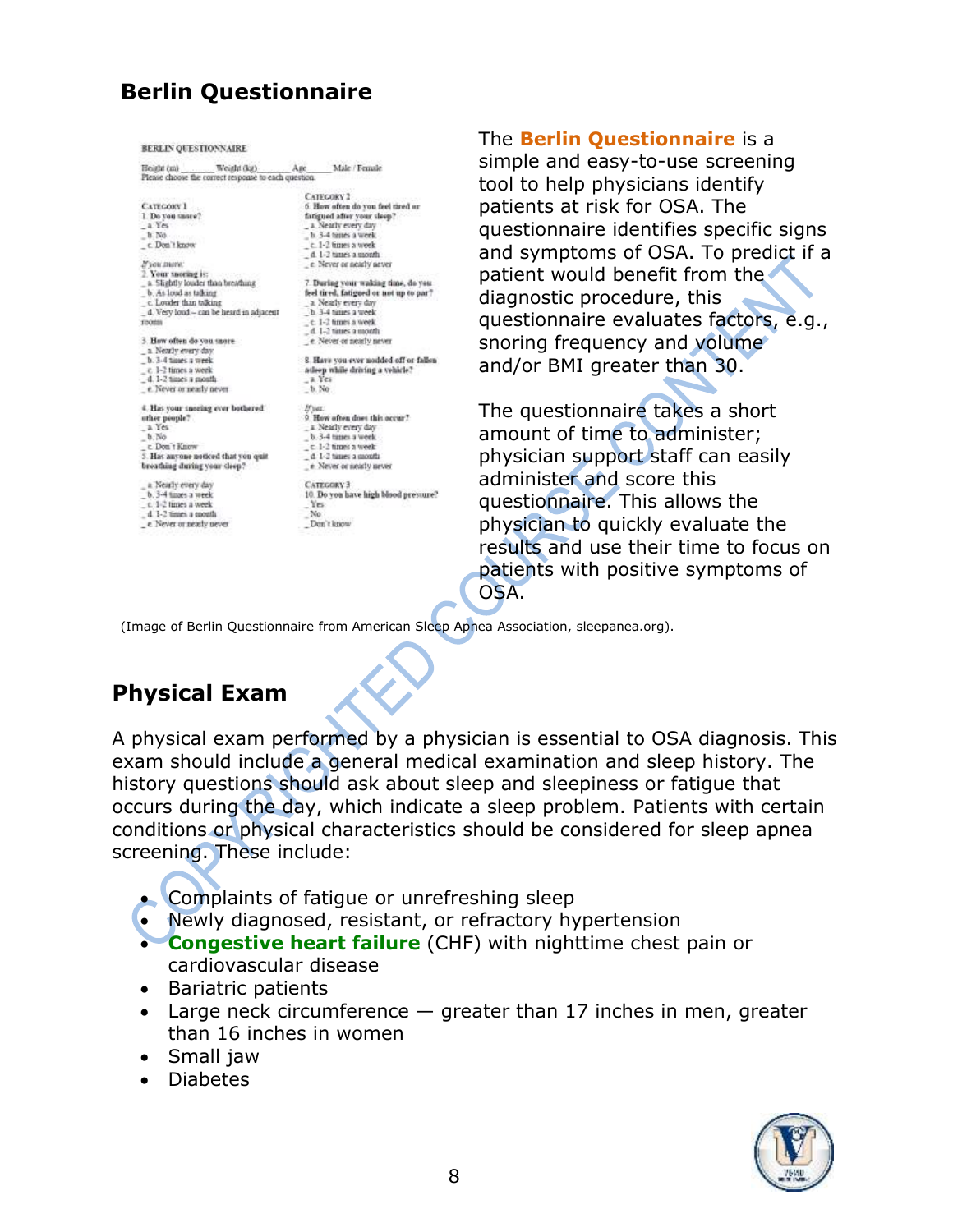# **Questions to Identify OSA**

A physician can ask these common questions to help to identify OSA:

- Do you fall asleep easily while watching TV, reading, or at other times when you do not intend to fall asleep?
- How often do you wake feeling unrefreshed?
- Is your snoring louder than your talking?
- Has your snoring or nighttime breathing bothered other people?
- Does anything unusual happen at night while you sleep?

### **Diagnostic Testing**

OPYRIGY

Once OSA is suspected, a physician will prescribe a sleep study. A **polysomnography** (PSG), also called a sleep study, is a test commonly used to diagnose sleep disorders including OSA. Standard polysomnography is performed in a sleep center by a trained polysomnographic technologist. **Polysomnogram** refers to the test results. Polysomnography typically measures brain wave activity, eye movement, leg activity, respiratory pattern, airflow, chest and abdomen movement, oxygen saturation, and **electrocardiogram** (EKG). Newer than in-lab polysomnogram is the athome sleep study. These will be discussed later in the chapter.

There are approximately 2,500 sleep centers in the United States that have achieved the American Academy of Sleep Medicine accreditation. Proper patient selection and trained sleep medicine professionals are critical factors for the success of portable testing for OSA.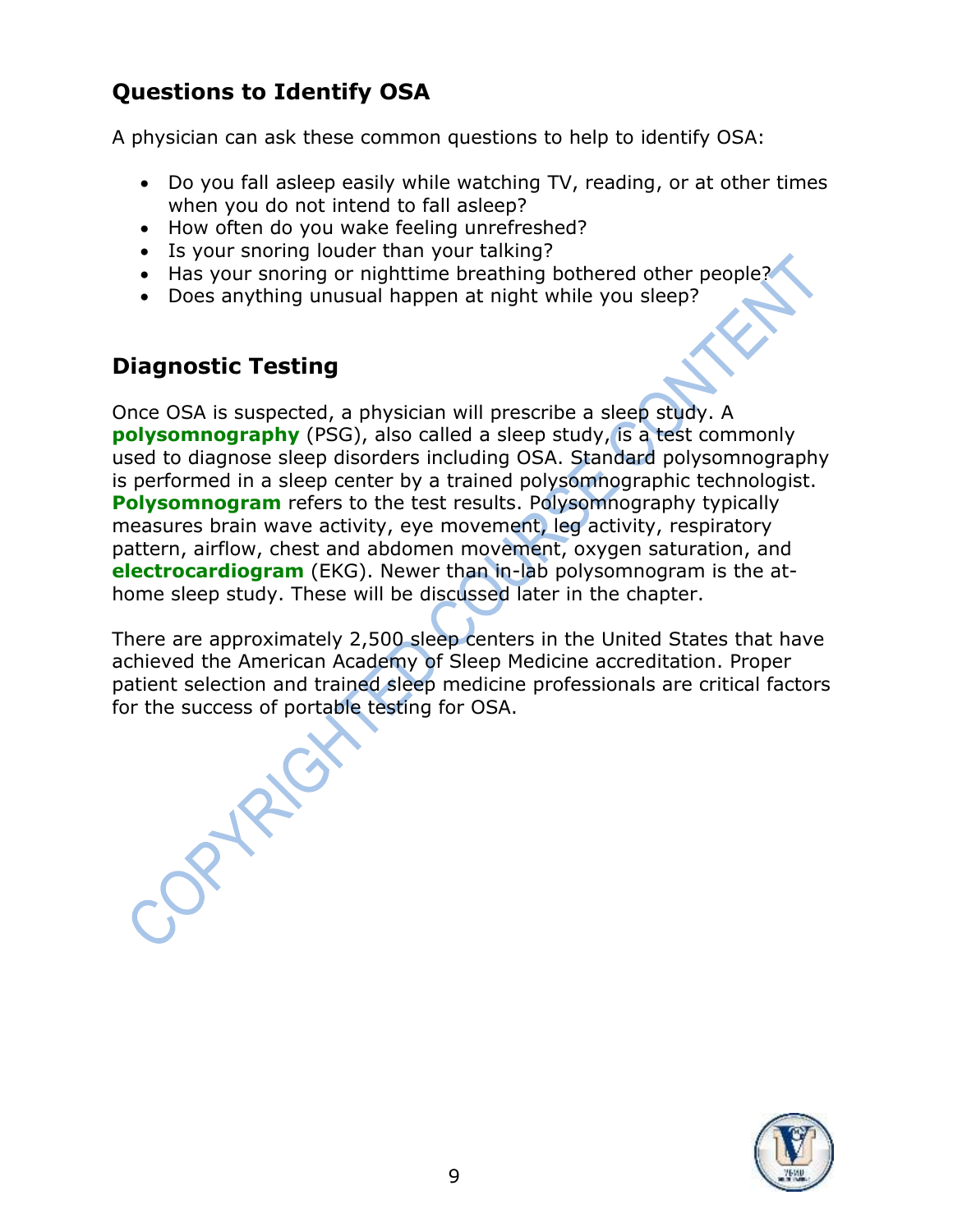#### **Polysomnography**

The patient is typically studied for one full night to confirm the diagnosis of OSA using polysomnography. If the diagnosis is made, the patient is also studied the following night to determine treatment. However, some sleep centers can perform the diagnostic and treatment studies all in one night. One-night testing may be done if the patient meets specific criteria that indicate the presence of OSA early enough in the night's study to allow enough time for appropriate treatment to be tried.

The physiologic parameters noted while monitoring determine the type and severity of the sleep disorder and the effects of treatment.

#### **Polysomnography Parameters**

Let's look at what is recorded during a sleep study.

The readout (tracing) to the right represents non-REM sleep. The first line (channel) in this tracking is the **electroencephalogram (EEG)**. These brain wave signals are used to identify sleep stages and wakefulness. The EEG also identifies sleep fragmentation,  $\mathbb{R}^2$ 

| EEG<br>EOGIL<br>EOGIR.                                                     |  |
|----------------------------------------------------------------------------|--|
| <b>EMG</b><br>EKG                                                          |  |
| LAT/RAT<br><b>FLOW</b><br><b>EFFITHOR</b><br>ΠN<br>EFF<br>SaO <sub>2</sub> |  |

which is referred to as **arousals**. Arousals from sleep directly affect an OSA patient's daytime alertness and function.

The **electrooculogram (EOG)** records eye movements to identify sleep onset and REM sleep or non-REM sleep.

Another parameter is the **electromyogram (EMG)**. The EMG measures muscle activity, often in the chin or in the legs during sleep. The chin EMG helps identify sleep onset and REM sleep. The leg EMG (LAT/RAT channels) assists in diagnosing a sleep disorder called **periodic limb movement during sleep (PLMS)**.

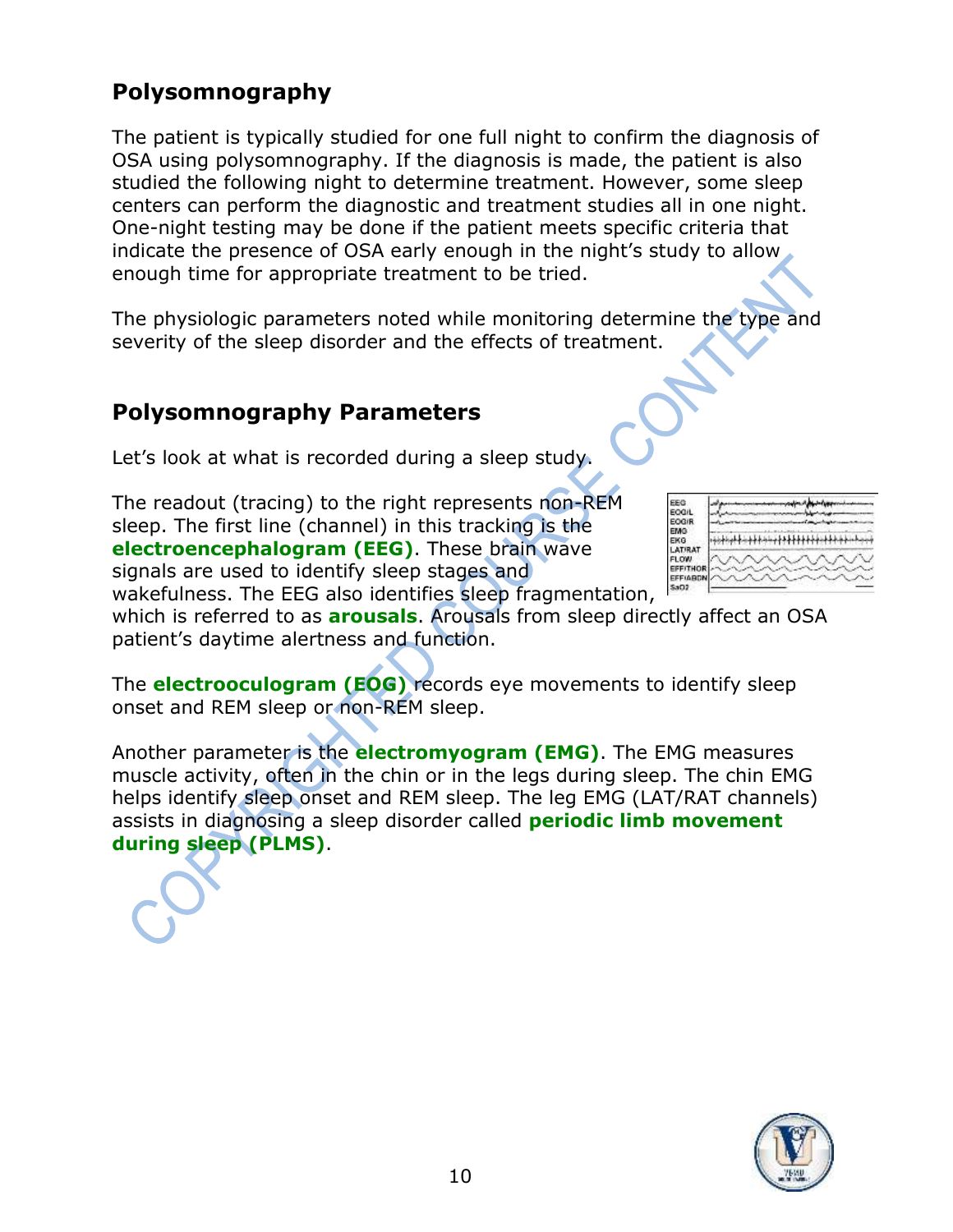## **Multi-Channel All-Night Polysomnogram**

This graphic demonstrates a page from a standard multi-channel all-night polysomnogram. The sleep stage is determined using EEG, EOG, and EMG. The lower series of channels measures respiratory parameters and are used to detect sleep apnea. These channels represent nasal-oral airflow, chest and abdominal wall motion, and arterial oxygen saturation. Additional parameters measured can include EKG and leg movement. Such a recording allows for careful

| whenever have a completely the problem in the complete state of the problem of the complete state of the complete state of the complete state of the complete state of the complete state of the complete state of the complet |  |   |   |  |  |  |  |
|--------------------------------------------------------------------------------------------------------------------------------------------------------------------------------------------------------------------------------|--|---|---|--|--|--|--|
| เป็นพร้องแทนหน่ายปนุมเป็นทองเท่านะกับจางอายุไม่เป็นพร้อง (Symuthetician                                                                                                                                                        |  |   |   |  |  |  |  |
|                                                                                                                                                                                                                                |  |   |   |  |  |  |  |
|                                                                                                                                                                                                                                |  |   |   |  |  |  |  |
|                                                                                                                                                                                                                                |  |   |   |  |  |  |  |
|                                                                                                                                                                                                                                |  |   |   |  |  |  |  |
|                                                                                                                                                                                                                                |  |   |   |  |  |  |  |
|                                                                                                                                                                                                                                |  |   |   |  |  |  |  |
|                                                                                                                                                                                                                                |  |   |   |  |  |  |  |
|                                                                                                                                                                                                                                |  |   |   |  |  |  |  |
|                                                                                                                                                                                                                                |  | ۰ | ٠ |  |  |  |  |
|                                                                                                                                                                                                                                |  |   |   |  |  |  |  |

assessment of all desired variables over the course of an entire night, providing a relatively complete picture of events that occur during sleep.

### **REM Sleep and OSA**

Apnea and oxygen desaturation typically will be most severe during REM sleep, especially when the patient is in the supine position.

The tracing to the right represents REM sleep, often referred to as the dreaming state. Note the rapid eye movements on the EOG channel. A typical person will experience REM sleep approximately every 90 minutes, five to six times during seven to nine hours of sleep. Breathing will be compromised

| EG<br>٥a١<br><b>GGIR</b>         |                                              |
|----------------------------------|----------------------------------------------|
| MĠ<br>ĸG<br><b>ATRAT</b>         | which have a contract of the contract of the |
| LOW<br>FF/THOR<br>FFIABON<br>302 |                                              |

during REM sleep due to a decrease in muscle tone of the upper airway and large muscles.

# **Home Sleep Testing**

The **Home Sleep Test (HST)** has become more popular in the diagnosis of pure OSA. HST is designed to be a convenient and efficient way to collect information about a person's sleep when there is a high probability of moderate to severe OSA and there are no comorbid conditions.

Centers for Medicare & Medicaid Services (CMS) first reviewed HST as an option for diagnosing OSA in 1989; coverage for HST under certain conditions was approved in 2008.

There are both advantages and disadvantages to using HST.

#### **Advantages**:

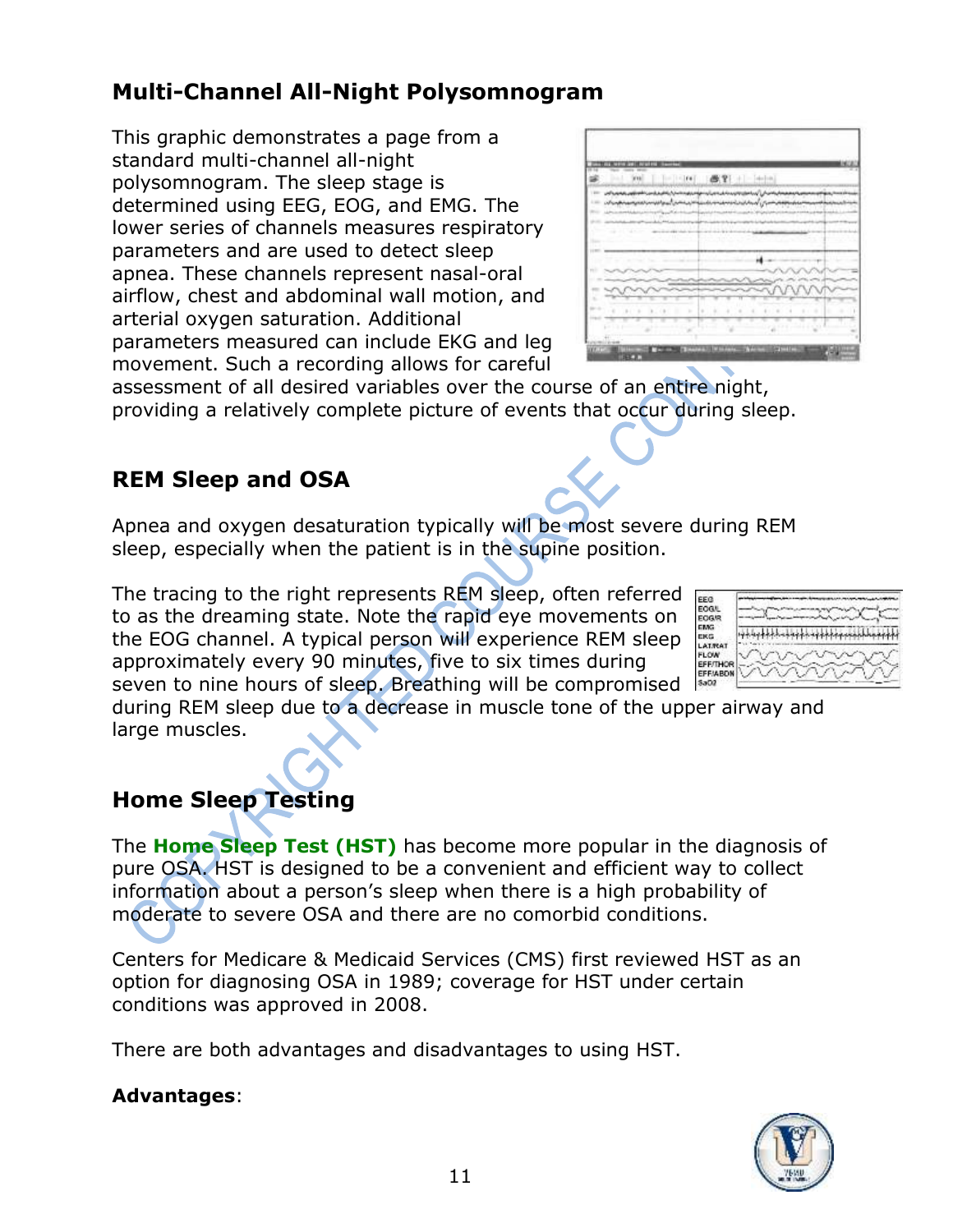- It is less costly  $-$  up to one-fourth the cost of in-lab polysomnography.
- Testing is performed in the patient's home.
- It is a good diagnostic tool for uncomplicated OSA.

#### **Disadvantages:**

- If a sensor falls off no one will know.
- HST does not measure EEG to positively capture when a patient is in REM sleep.
- Usage is limited to OSA that is not complicated by comorbidities.

## **HST or In-Lab Polysomnography?**

There are circumstances when a physician may recommend HST. These include when the physician believes it is highly likely that the patient has moderate to severe OSA and no significant medical conditions, other than OSA, are known or suspected.

However, HST is not advised in other situations. In-lab polysomnography should be done in place of HST when a patient does not have a high-risk of OSA, or the physician suspects the patient may have a sleep disorder other than OSA. Patients with comorbid conditions — such as **chronic obstructive pulmonary disease (COPD)**, CHF, or **restless leg syndrome (RLS)** — should be tested in a lab setting. HST is also not advised when a patient has certain medical conditions including neuromuscular disease or history of stroke.

After HST, there may be instances when an in-lab polysomnography still may be necessary. For example:

- HST did not record enough data for a physician to make a diagnosis.
- HST results indicate that the patient does not have OSA and the physician suspects another sleep disorder.

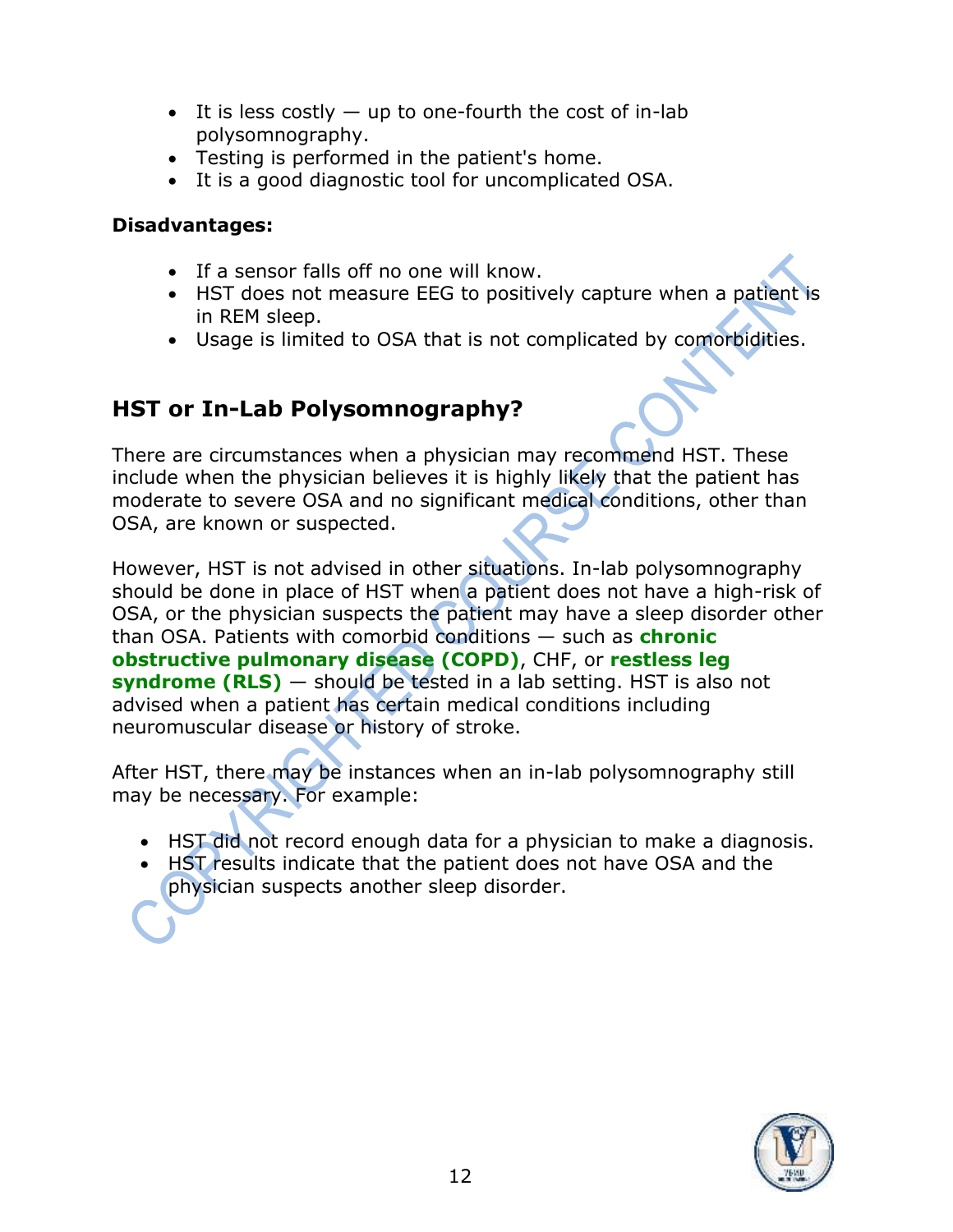# *Chapter 4 – Types of Sleep Apnea*

This chapter contains the following page titles:

- Obstructive Sleep Apnea
- Central Apnea
- Complex/Mixed Apnea
- Obstructive Hypopnea
- Pathology of OSA

### **Obstructive Sleep Apnea**

OSA is a type of apnea. This is a tracing indicative of OSA. Note the flat line in the airflow channel (FLOW) representing no airflow, with corresponding activity in the thorax and abdomen channels (EFF/THOR and EFF/ABDN) representing the presence of effort in an attempt to breathe. The apnea was interrupted by an EEG arousal and was associated with a corresponding desaturation (SaO2).

| EEG             |                  |
|-----------------|------------------|
| EOG/L           |                  |
| EOG/R           |                  |
| EMG             | <b>A distant</b> |
| EKG             |                  |
| LATMAT          |                  |
| <b>SNORING</b>  |                  |
| FLOW            |                  |
| <b>EFF/THOR</b> |                  |
| EFFIABON        | s AA             |
| 5a02            |                  |
|                 |                  |

#### **Central Apnea**

**Central apnea** is a type of apnea that is sometimes seen in patients who experience OSA. Central apnea is the cessation of airflow for 10 seconds or longer because there is no effort to breathe.

| EEG             |  |
|-----------------|--|
| EOGIL           |  |
| EOGIR           |  |
| <b>ENG</b>      |  |
| EKG             |  |
| LATIRAT         |  |
| <b>PLOW</b>     |  |
| <b>EFFITHOR</b> |  |
| EFFIABON        |  |
| aш              |  |

Note the flat line on the airflow channel as well as no activity on the effort channels. The lack of effort and flow results in slight oxygen desaturation. The apnea may be terminated by an arousal from sleep. Pure central apnea without an obstructive component is rare in OSA.

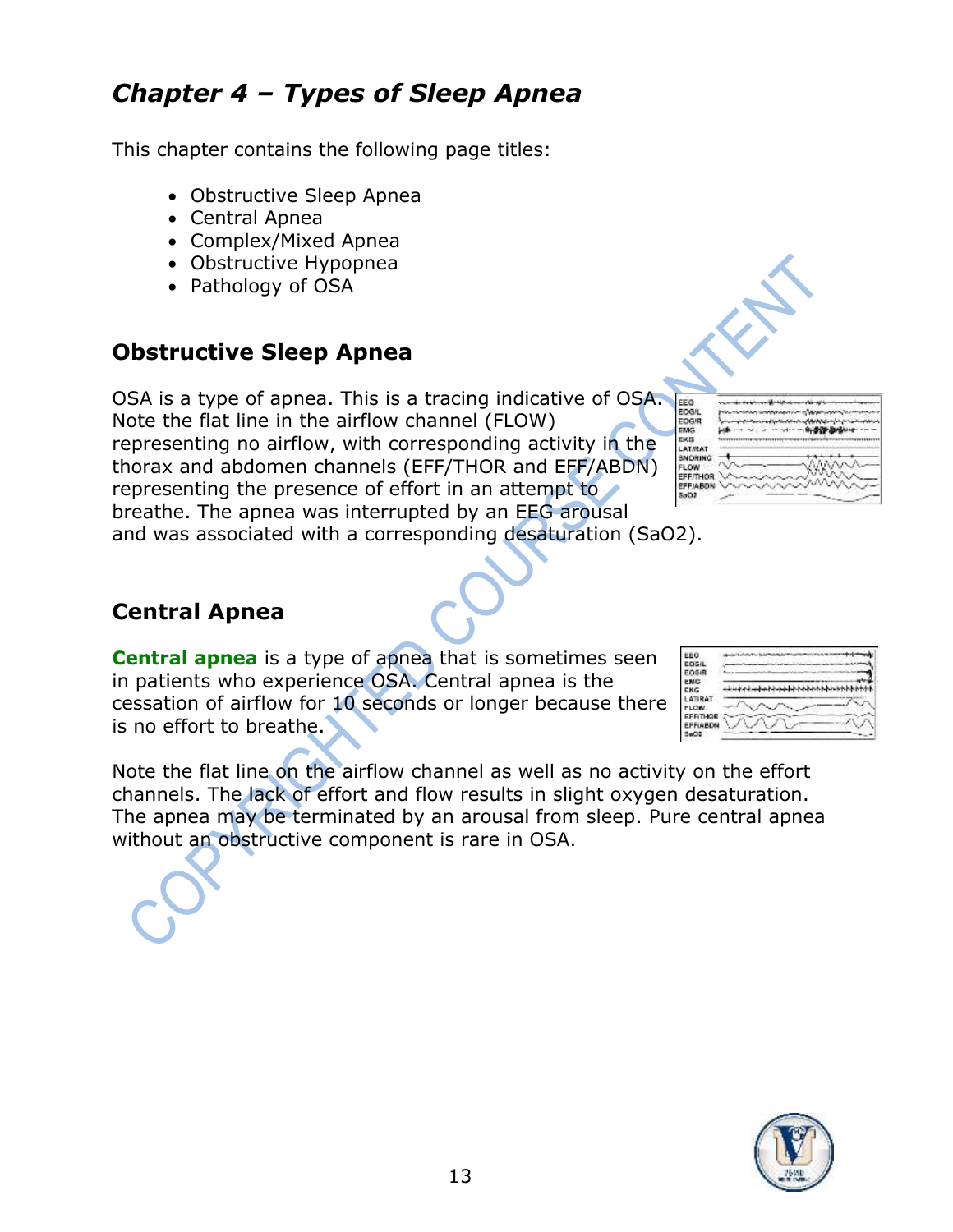### **Complex/Mixed Apnea**

**Complex/mixed apnea** is a third type of apnea in which a significant portion of patients who have severe obstructive sleep apnea fail to breath normally after the obstructive defect has been corrected by PAP. By definition, the patient has central apneas (greater than 5/hour) when obstructive events are treated with the

appropriate PAP device, and there is not a clear cause for the central apneas.

#### **Obstructive Hypopnea**

This is an example of an **obstructive hypopnea**, a type of apnea which can be identified by the reduction of airflow with respiratory effort present, followed by a significant desaturation. An arousal from sleep ends the hypopnea. Obstructive hypopneas merit the same treatment as apneas.

| FFG<br><b>FOG1</b><br><b>EOGR</b>                  |  |
|----------------------------------------------------|--|
| <b>EMG</b><br><b>EKG</b><br>LAT/RAT                |  |
| FLOW<br><b>EFF/THOR</b><br><b>EFF/ABDN</b><br>8002 |  |

### **Pathology of OSA**



This flow chart depicts the pathology of OSA.

During wakefulness, the dilator muscles maintain the upper airway wide open. With sleep onset, this compensatory mechanism is decreased, which may contribute to airway narrowing or collapse. The collapse can occur in the

**velopharynx**, which is behind the uvula and soft palate, or in the **hypopharynx**, behind the tongue.

The resulting reduced or absent airflow will cause hypercapnia and hypoxia. These blood gas changes stimulate the patient to breathe by increasing the patient's breathing effort against the collapsed airway. The increased effort arouses the patient from sleep and causes sleep fragmentation.



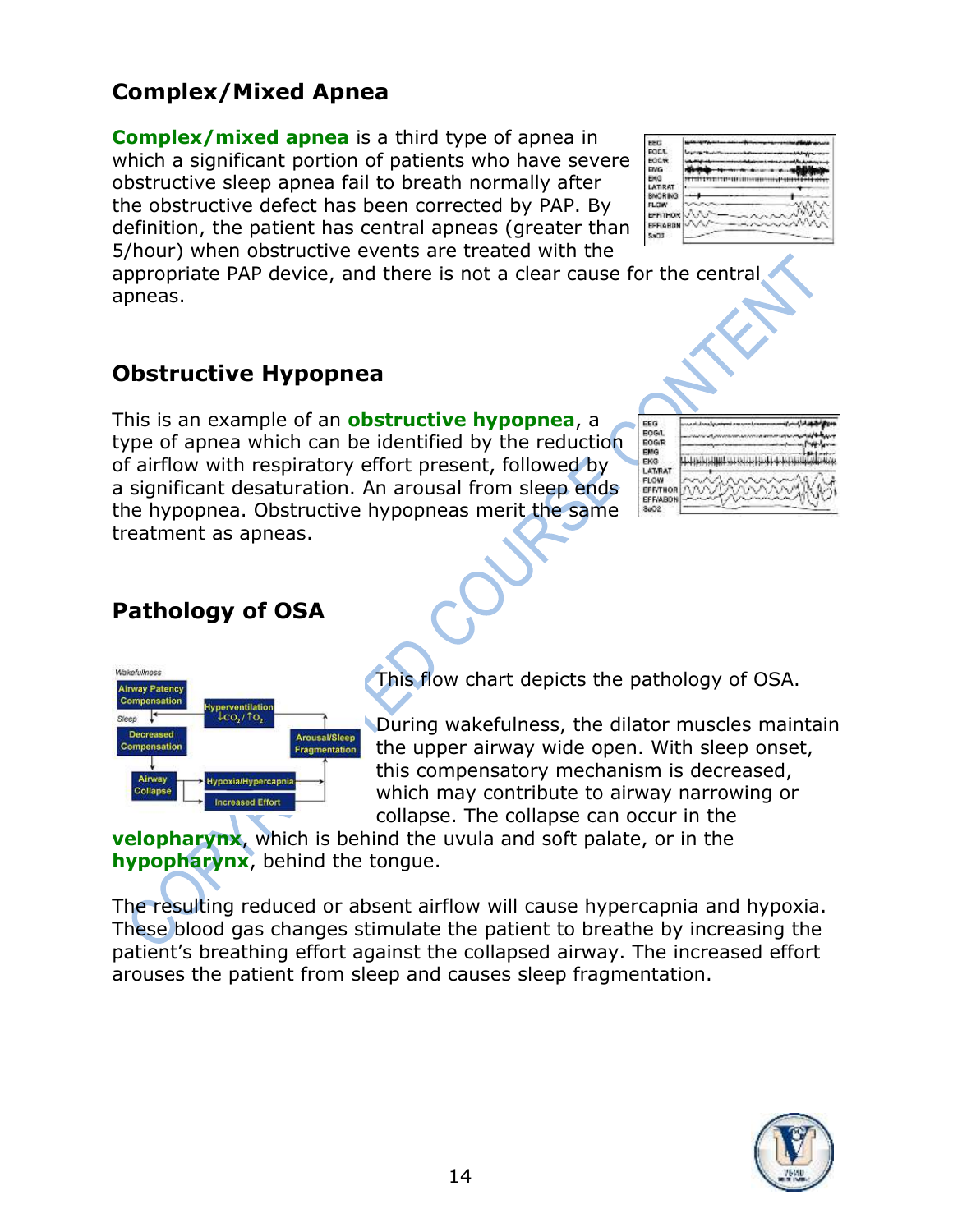With arousal from sleep, the patient will hyperventilate to increase oxygenation and decrease carbon dioxide levels. As the patient's blood gas returns to normal, the patient will fall back to a deeper stage of sleep — and the OSA cycle will begin again.

This pattern may be repeated numerous times during the night, leading to the symptoms and clinical signs that the OSA patient experiences.

# *Chapter 5 – Measures of Sleep Apnea Frequency*

This chapter contains the following page titles:

- Measures of Sleep Apnea Frequency
- Apnea-Hypopnea Index
- Classification of OSA by CMS

#### **Measures of Sleep Apnea Frequency**

The most commonly used terms to describe the frequency of sleep apnea are **Apnea Index, Apnea-Hypopnea Index (AHI)**, and **Respiratory Disturbance Index (RDI)**.

The Apnea Index is defined as the number of apneas, obstructive apneas, and central apneas per hour of sleep. The **Hypopnea Index** represents the reduction in patient flow per hour of sleep and number of central or obstructive hypopneas per hour of sleep. The number of sleep disruptions arousals — per hour of sleep, observed in EEG activity during a sleep study is the **Arousal Index (AI)**. This is associated with apnea, hypopnea, and desaturation events and with other events such as periodic limb movement disorder or seizure.

# **Apnea-Hypopnea Index**

More relevant to the presence of sleep apnea is the AHI. This index identifies the number of apneas and hypopneas per hour of sleep. This is also called the RDI. AHI and RDI are terms often used interchangeably. However, CMS differentiates between the two: "The AHI is equal to the average number of episodes of apnea and hypopnea per hour. The RDI is equal to the average number of respiratory disturbances per hour."

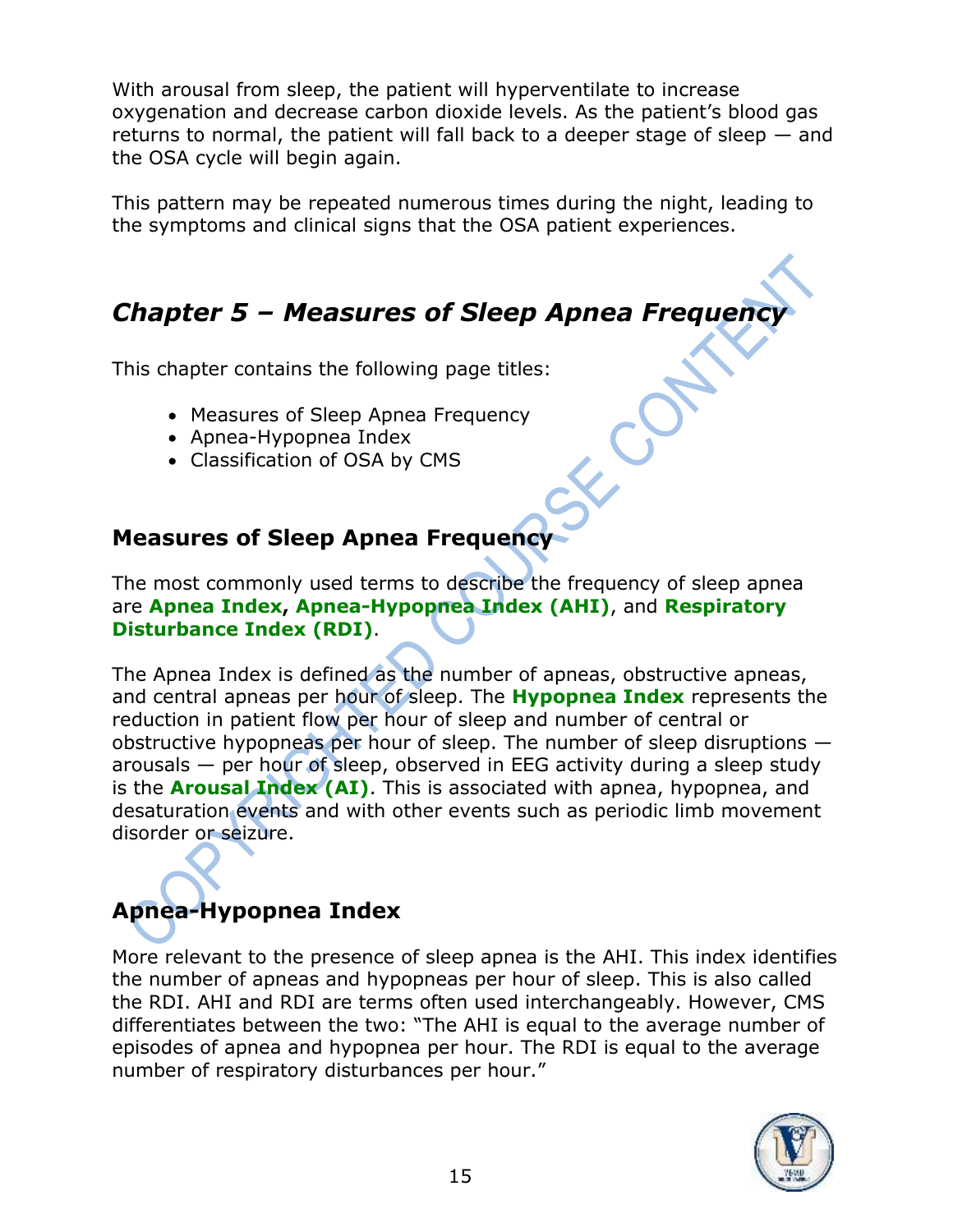In sleep labs, sleep technologists are looking for the presence of these respiratory events and quantifying them by establishing the AHI. The AHI is used to quantify the severity of sleep apnea and to help determine proper treatment options.

An AHI of fewer than 5 is considered normal. What frequency above 5 requires therapy or leads to adverse clinical consequences is controversial. Sleep apnea syndrome  $-$  clinical sleep apnea  $-$  is defined as recurrent. apneas or hypopneas that are associated with clinical impairments such as daytime sleepiness, motor vehicle accidents, or cardiovascular disease.

- Mild OSA: AHI of 5-15 with excessive daytime sleepiness
- Moderate OSA: AHI of 15-30 with excessive daytime sleepiness
- Severe OSA: AHI of more than 30 with excessive daytime sleepiness

#### **Classification of OSA by CMS**

CMS does not have a specific classification for OSA. Simply put, an individual either has OSA or doesn't. An AHI equal to or greater than 15 qualifies the Medicare patient for treatment.

According to CMS, "A positive test for OSA is established if either of the following criterion using the Apnea-Hypopnea Index (AHI) or Respiratory Disturbance Index (RDI) are met:

- AHI or RDI greater than or equal to 15 events per hour, or
- AHI or RDI greater than or equal to 5 and less than or equal to 14 events per hour with documented symptoms of excessive daytime sleepiness, impaired cognition, mood disorders or insomnia, or documented hypertension, ischemic heart disease, or history of stroke."

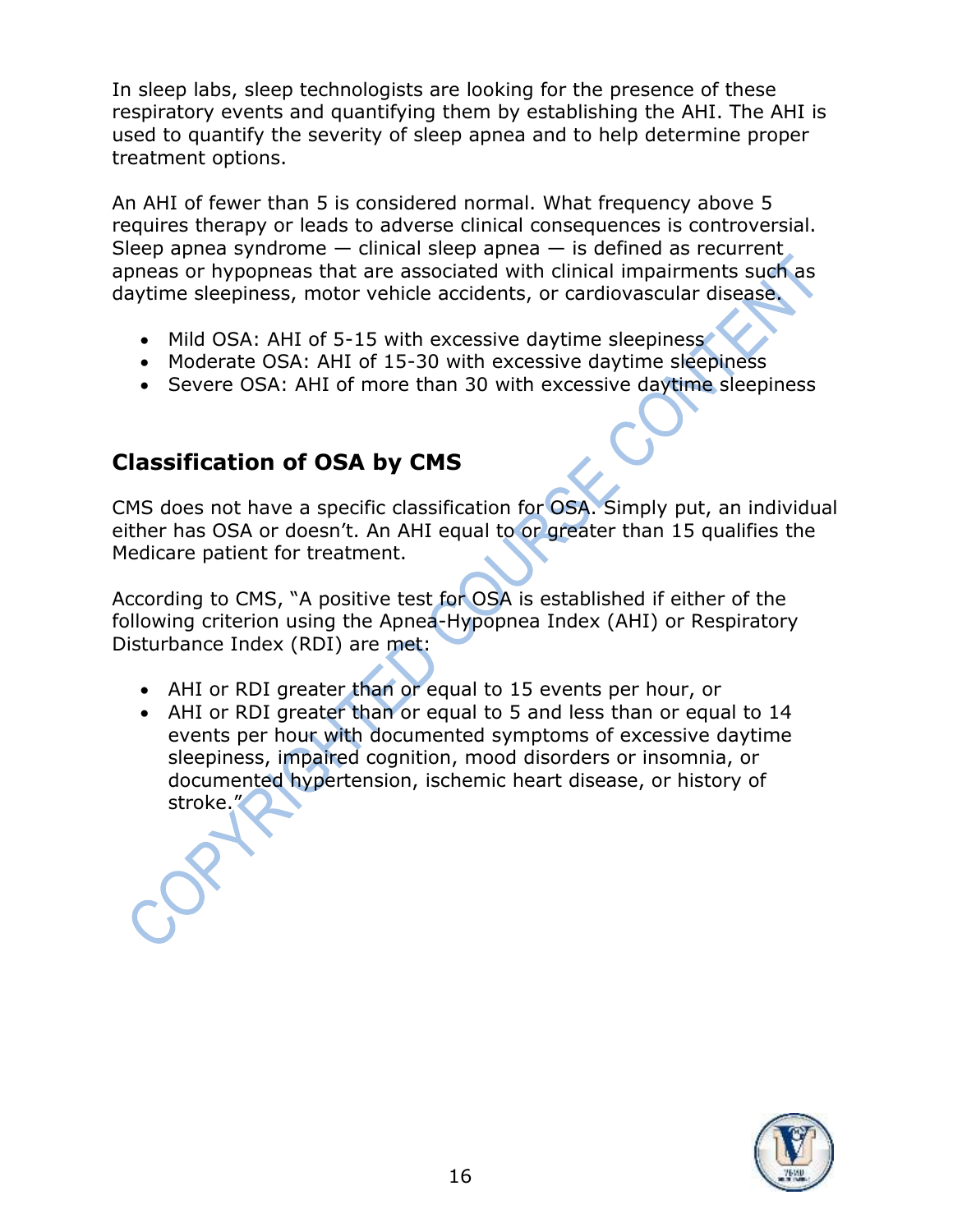# *Chapter 6 — Summary*

This chapter contains the following page title:

• Summary

## **Summary**

Although OSA is a serious breathing disorder, most people with OSA have not been diagnosed. Obesity, age, and certain physical characteristics are among the risk factors. About twice as many men than women suffer from OSA, and older people are more likely to develop OSA. Common symptoms of OSA include excessive daytime sleepiness and loud, disruptive snoring.

Diagnosis of OSA typically involves a physical exam and screening questionnaires, followed by a sleep study performed in a lab (polysomnography) or at home (home sleep study). The sleep study testing measures the number of apneas (cessation of breathing) and hypopneas (decreased breathing) to determine if a person has OSA and, if so, whether it is mild, moderate, or severe.

Part 2 of this course will discuss treatment options for OSA and consequences of untreated OSA.

# **Bibliography**

AlGhanim, N., Comondore, V., Fleetham, J., Marra, C., Ayas, N. (2008). The Economic Impact of Obstructive Sleep Apnea. Lung. Retrieved from http://www.researchgate.net/profile/Carlo\_Marra/publication/5780952\_The economic impact of obstructive sleep apnea/links/09e4150abc6ec9cf8c00 0000.pdf. May 22, 2015.

American Academy of Sleep Medicine. Obstructive Sleep Apnea. Retrieved from http://www.aasmnet.org/resources/factsheets/sleepapnea.pdf. May 19, 2015.

American Academy of Sleep Medicine. (March 2015). Risk of motor vehicle accidents is higher in people with sleep apnea. Retrieved from http://www.aasmnet.org/articles.aspx?id=5419. May 22, 2015.

American Academy of Sleep Medicine. General Accreditation Information. (n.d.). Retrieved from http://www.aasmnet.org/accred\_centerhome.aspx. May 19, 2015.

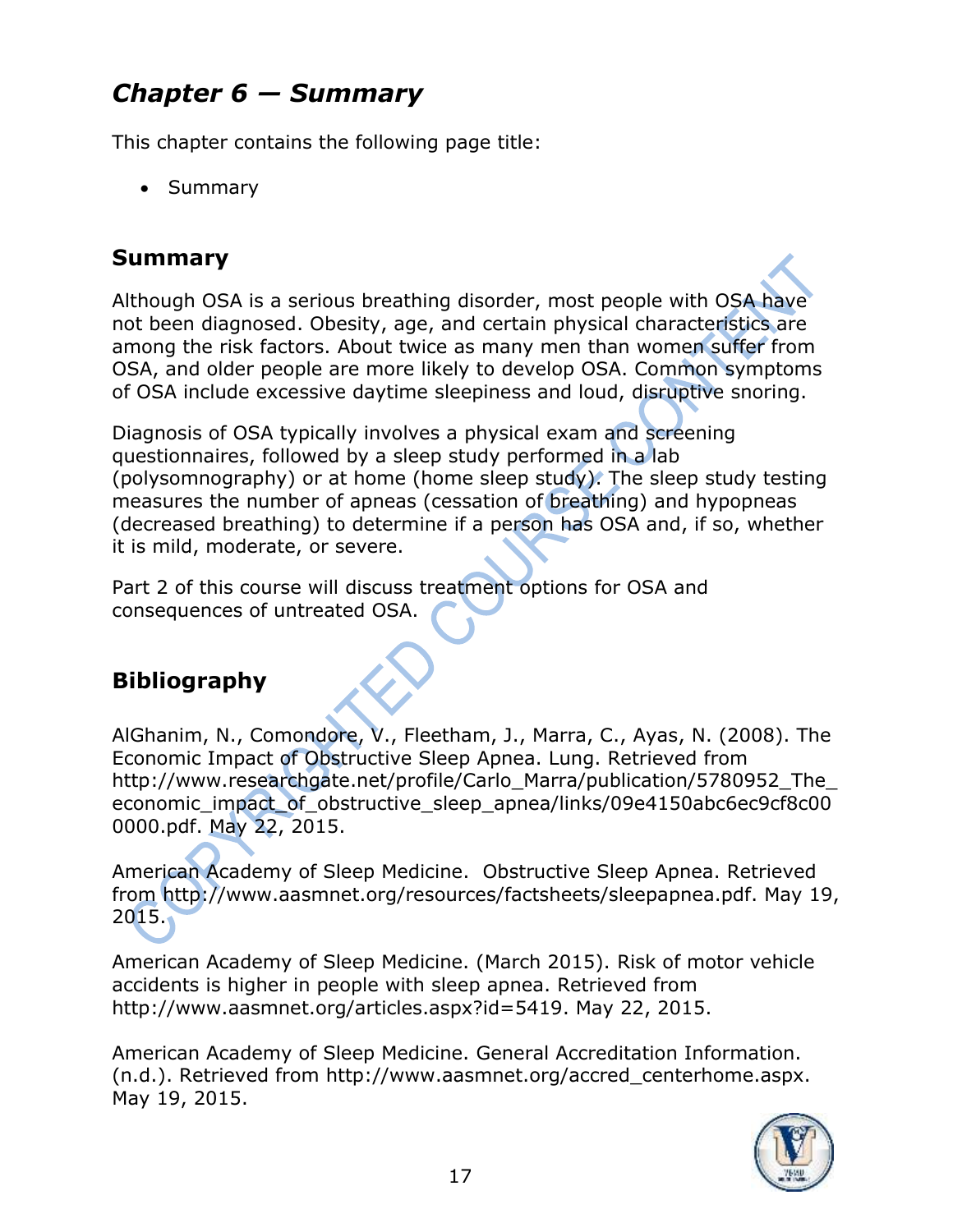American Academy of Sleep Medicine. Sleep Apnea — Symptoms & Risk Factors. (n.d.). Retrieved from http://www.sleepeducation.com/essentialsin-sleep/sleep-apnea/symptoms-risk-factors. May 26, 2015.

American Heart Association, Heart Disease and Stroke Statistics — At-a-Glance, Retrieved from http://www.heart.org/idc/groups/ahamahpublic/@wcm/@sop/@smd/documents/downloadable/ucm\_470704.pdf. May 26, 2015.

American Heart Association. Sleep Apnea and Heart Disease, Stroke. (2015, January 6). Retrieved from http://www.heart.org/HEARTORG/Conditions/More/MyHeartandStrokeNews/ Sleep-Apnea-and-Heart-Disease-Stroke\_UCM\_441857\_Article.jsp. May 26, 2015.

American Lung Association. Obstructive Sleep Apnea or Sleep-Disordered Breathing. State of Lung Disease in Diverse Communities, Retrieved from http://www.lung.org/assets/documents/publications/solddcchapters/osa.pdf. May 19, 2015.

American Sleep Apnea Association. (n.d.). Varieties of OSA Surgery. Retrieved from http://www.sleepapnea.org/treat/treatmentoptions/surgery.html. May 22, 2015.

American Sleep Apnea Association. Greetings, Health Care Professional… Retrieved from http://www.sleepapnea.org/i-am-a-health-careprofessional.html. April 16, 2015.

Aurora, R., et al. (2010). Practice Guidelines for the Surgical Modifications of the Upper Airway for Obstructive Sleep Apnea in Adults. Sleep (33.10), 1408-1413. Retrieved from

http://www.aasmnet.org/Resources/PracticeParameters/PP\_SurgicalModifica tionsOSA.pdf. May 29, 2015.

Blaivas, A. (2014, March 18). Polysomnography. *MedlinePlus*. Retrieved from http://www.nlm.nih.gov/medlineplus/ency/article/003932.htm. June 3, 2015.

Caples, S.M., et al. (2010). Surgical Modifications of the Upper Airway for Obstructive Sleep Apnea in Adults: A Systematic Review and Meta-Analysis. Sleep (33.10), 1396-1407. Retrieved from

http://www.aasmnet.org/Resources/PracticeParameters/Review\_SurgicalMo dificationsOSA.pdf. May 29, 2015.

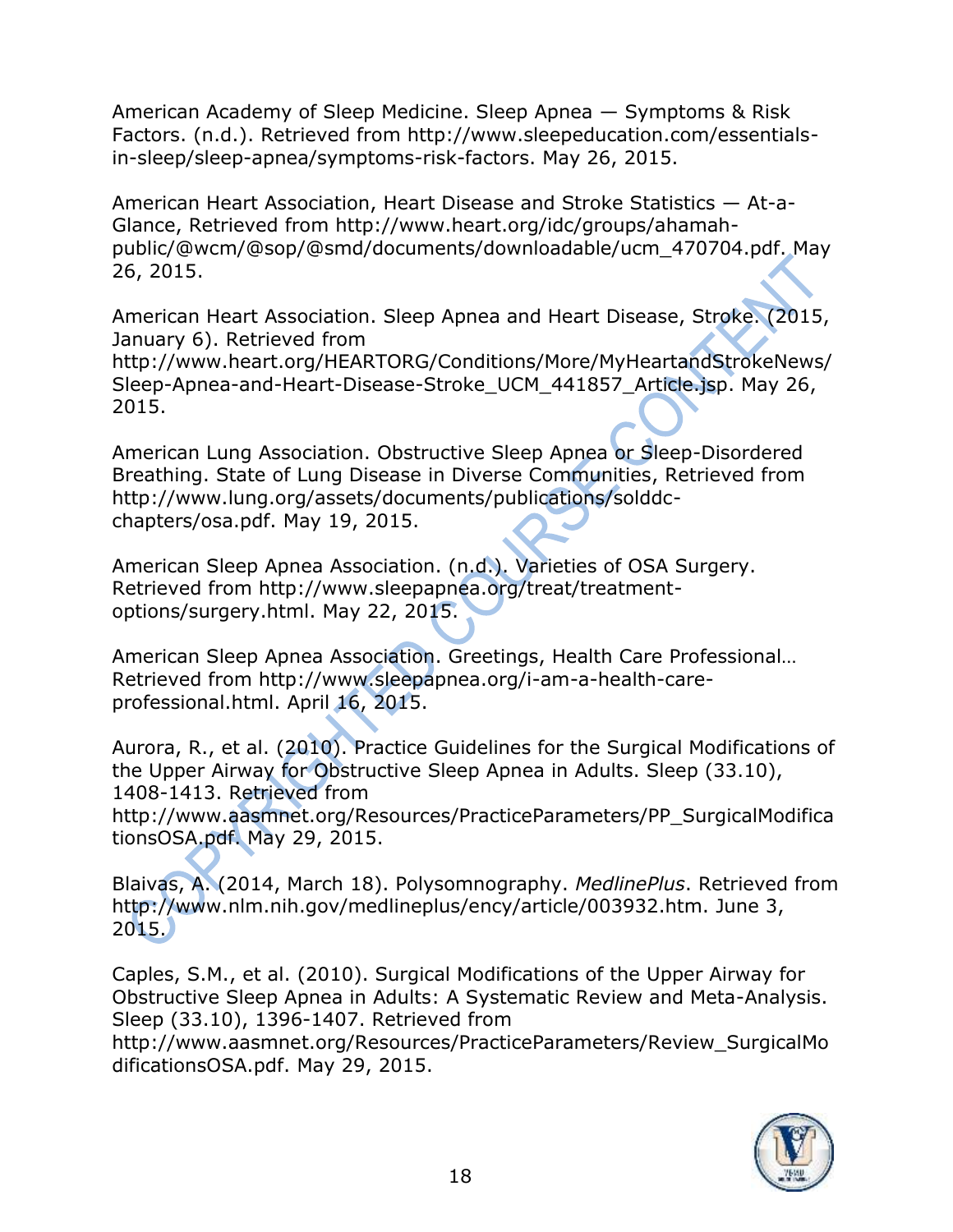Centers for Medicare & Medicaid Services. (2008, March 13). Decision Memo for Continuous Positive Airway Pressure (CPAP) Therapy for Obstructive Sleep Apnea (OSA) (CAG-00093R2). CMS.gov, Retrieved from http://www.cms.gov/medicare-coverage-database/details/nca-decisionmemo.aspx?NCAId=204&fromdb=true. May 22, 2015.

Centers for Medicare & Medicaid Services. Decision Memo for Continuous Positive Airway Pressure (CPAP) Therapy for Obstructive Sleep Apnea (OSA) (CAG-00093R2). (n.d.). Retrieved from http://www.cms.gov/medicarecoverage-database/details/nca-decisionmemo.aspx?NCAId=204&fromdb=true. May 19, 2015.

Centers for Medicare & Medicaid Services.(2008). National Coverage Determination (NCD) for Continuous Positive Airway Pressure (CPAP) Therapy for Obstructive Sleep Apnea (OSA) (240.4). Retrieved from http://www.cms.gov/medicare-coverage-database/details/ncddetails.aspx?NCDId=226&ncdver=3&NCAId=204&NcaName=Continuous+Po sitive+Airway+Pressure+%28CPAP%29+Therapy+for+Obstructive+Sleep+A pnea+%28OSA%29&IsPopup=y&bc=AAAAAAAAIAAA&. May 19, 2015.

Colten, H.R. and Altevogt, B.M. (Eds.). (2006). Sleep Disorders and Sleep Deprivation: An Unmet Public Health Problem. Washington, D.C.: National Academies Press. Retrieved from http://www.ncbi.nlm.nih.gov/books/NBK19958/. May 26, 2015.

CPAP — Continuous Positive Airway Pressure. (2011, October 8). Sleep Health Facts. (http://www.sleephealthfoundation.org.au/fact-sheets-az/184-cpap.html, accessed 4/15/15)

Dawson, A., et al. (2008) CPAP Therapy of Obstructive Sleep Apnea in Type 2 Diabetes Improves Glycemic Control During Sleep. Journal of Clinical Sleep Medicine. (4.6), 538-542. Retrieved from

http://www.ncbi.nlm.nih.gov/pmc/articles/PMC2603530/. May 26, 2015.

Ferguson, K., Cartwright, R., Rogers, R., Schmidt-Nowara, W. (2006). Oral Appliances for Snoring and Obstructive Sleep Apnea: A Review. Sleep (29.2), 244-262. Retrieved from

http://www.aasmnet.org/resources/practiceparameters/review\_oralapplianc eosa.pdf. May 22, 2015.

Frey, W., Pilcher, J. (2003). Obstructive Sleep-Related Breathing Disorder in Patients Evaluated for Bariatric Surgery. Obesity Surgery (13.5), 676-683.

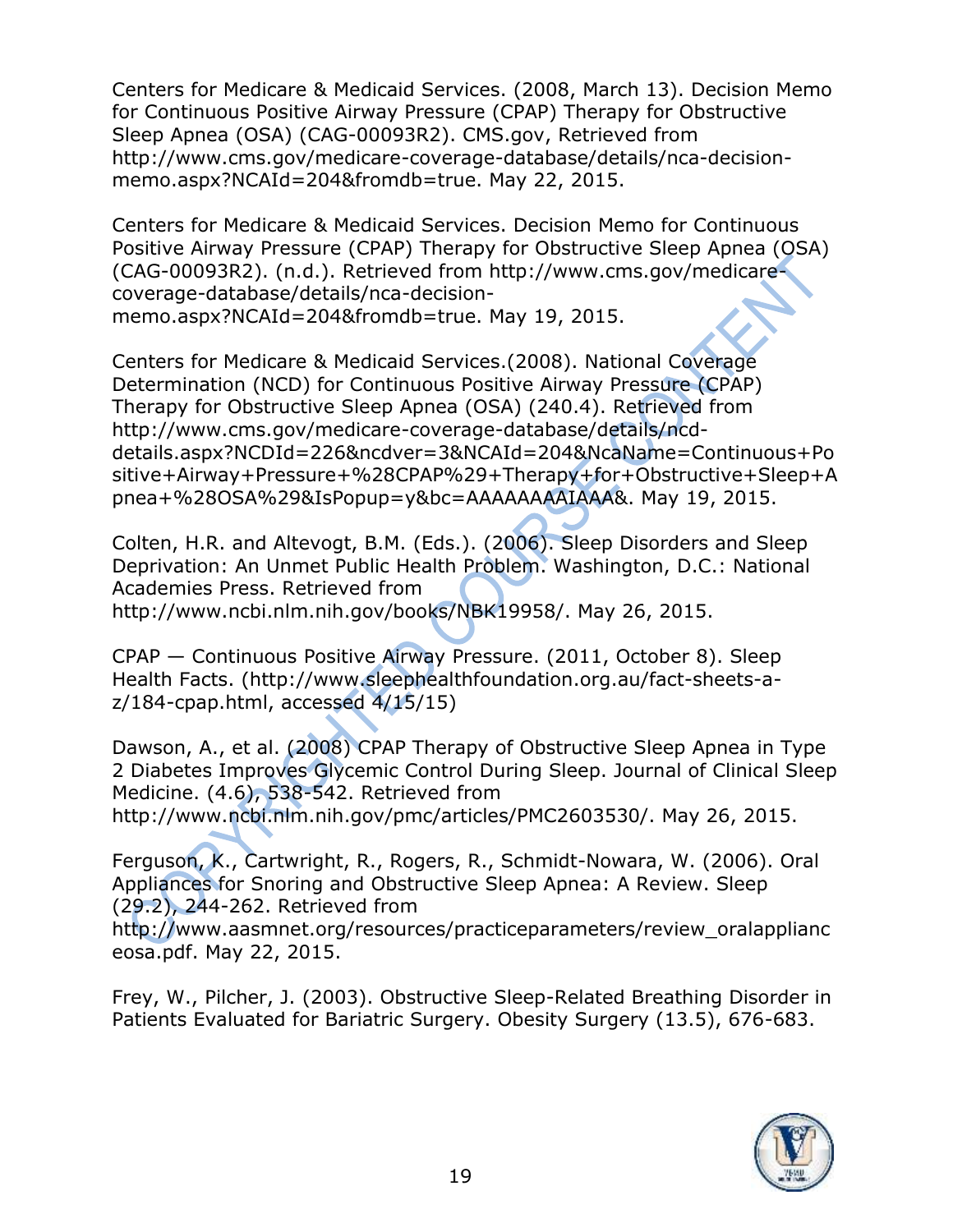Johns, M. 1997 Version of ESS. (1997). The Epworth Sleepiness Scale: The Official website of the Epworth Sleepiness Scale. Retrieved from http://epworthsleepinessscale.com/1997-version-ess/. May 19, 2015.

Kangala, R., et al. (2003). Obstructive Sleep Apnea and the Recurrence of Atrial Fibrillation. Circulation. Retrieved from http://circ.ahajournals.org/content/107/20/2589.full. May 26, 26, 2015

Kazimierczak, A., et al. (2013). Sleep-Disordered Breathing in Patients with Heart Failure: New Trends in Therapy. BioMed Research International. Retrieved from http://www.hindawi.com/journals/bmri/2013/459613/. May 26, 2015.

Khan, A., Patel, N., O'Hearn, D., Khan, S. (2013, May 28). Resistant Hypertension and Obstructive Sleep Apnea. International Journal of Hypertension.

Kochanek, K., Murphy, S., Xu, J., Arias, E. (December 2014). Mortality in the United States, 2013. Centers for Disease Control and Prevention. Retrieved from http://www.cdc.gov/nchs/data/databriefs/db178.htm. May 26, 2015.

Kung, H-C., Xu, J. Hypertension-related Mortality in the United States, 2000- 2013. (March 2015). Centers for Disease Control and Prevention. Retrieved from http://www.cdc.gov/nchs/data/databriefs/db193.htm. May 26, 2015.

Kushida, C., et al. Journal of Clinical Sleep Medicine, "Clinical Guidelines for the Manual Titration of Positive Airway Pressure in Patients with Obstructive Sleep Apnea," Vol. 4, No. 2, 2008,

http://www.aasmnet.org/resources/clinicalguidelines/040210.pdf, accessed 4/15/15)

Macdonald, M., et al. The Current Prevalence of Sleep Disordered Breathing in Congestive Heart Failure Patients Treated with Beta-Blockers. (2008). Journal of Clinical Sleep Medicine (4.1), 38-42. Retrieved from http://aasmnet.org/JCSM/Articles/040106.pdf. May 26, 2015.

Marin, J., et al. (2012). Association Between Treated and Untreated Obstructive Sleep Apnea and Risk of Hypertension. JAMA: The Journal of the American Medical Association. Retrieved from http://jama.jamanetwork.com/article.aspx?articleid=1167315. May 20, 2015.

Martinez-Garcia, M.A., et al. (2013, December 11). Effect of CPAP on blood pressure in patients with obstructive sleep apnea and resistant hypertension: HIPARCO randomized clinical trial. The Journal of the

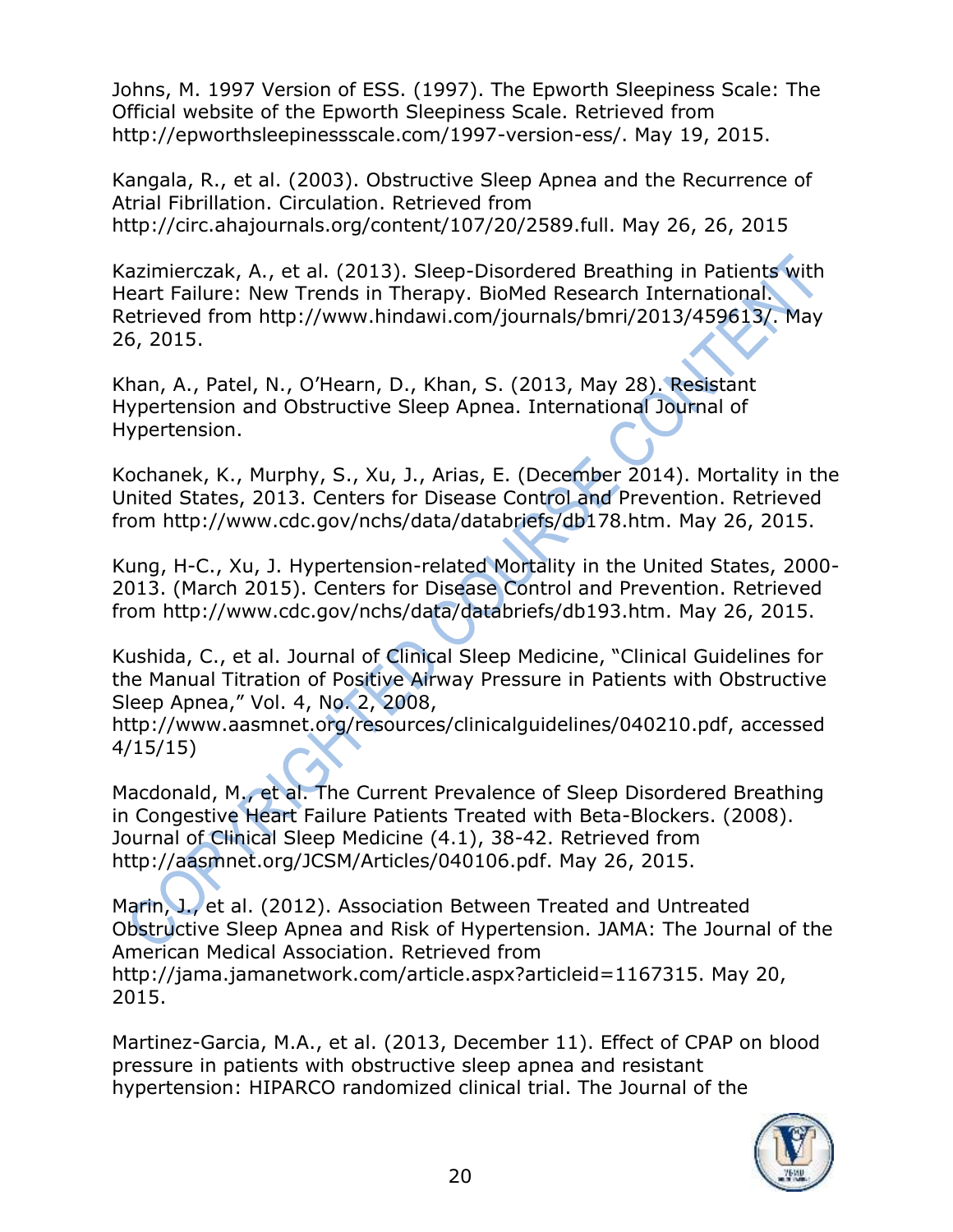American Medical Association (310.22), 2407-2415. Retrieved from http://www.ncbi.nlm.nih.gov/pubmed/24327037. May 20, 2015.

Mayo Clinic. (2006, September 4). Mayo Clinic Discovers New Type of Sleep Apnea. *ScienceDaily.* Retrieved from http://www.sciencedaily.com/releases/2006/09/060901161349.htm. June 3, 2015.

Mayo Clinic. Mayo Clinic staff. Test and Procedures: (2014, April 22). Pillar procedure. Retrieved from http://www.mayoclinic.org/testsprocedures/pillar-procedure/basics/definition/prc-20013173. May 29, 2015.

McGlinch, et al. (2006). Perioperative care of patients undergoing bariatric surgery. Mayo Clinic Proceedings (81.10 Suppl.), S25-33.

Mutter, T., et al. (October 2014). A Matched Cohort Study of Postoperative Outcomes in Obstructive Sleep Apnea: Could Preoperative Diagnosis and Treatment Prevent Complications? Anesthesiology. (121.4), 707-718. Retrieved from

file:///U:/Course%20notes/Research/OSA/Used/A%20Matched%20Cohort% 20Study%20of%20Postoperative%20Outcomes%20in%20Obstructive%20Sl eep%20Apnea.pdf. May 22, 2015.

National Diabetes Statistics Report, 2014. (2014). Centers for Disease Control and Prevention. Retrieved online

http://www.cdc.gov/diabetes/pubs/statsreport14/national-diabetes-reportweb.pdf. May 26, 2015.

National Sleep Research Resource. Redline, S., et al. Sleep Heart Health Study. Retrieved from http://sleepdata.org/datasets/shhs. May 26, 2015.

Obstructive sleep apnea and cardioembolic stroke risk. (n.d.). Mayo Clinic. Retrieved online from http://www.mayoclinic.org/medicalprofessionals/clinical-updates/neurosciences/obstructive-sleep-apneacardioembolic-stroke-risk. May 26, 2015.

Peppard, P., Young, T., Palta, M., Skatrud, J. (2000, May 11). Prospective Study of Association between Sleep-Disordered Breathing and Hypertension. The New England Journal of Medicine (342), 1378-1384. Retrieved from http://www.nejm.org/doi/full/10.1056/NEJM200005113421901. May 20, 2015.

Philips Respironics. (n.d.) The ABCs of OSA: An overview of obstructive sleep apnea.

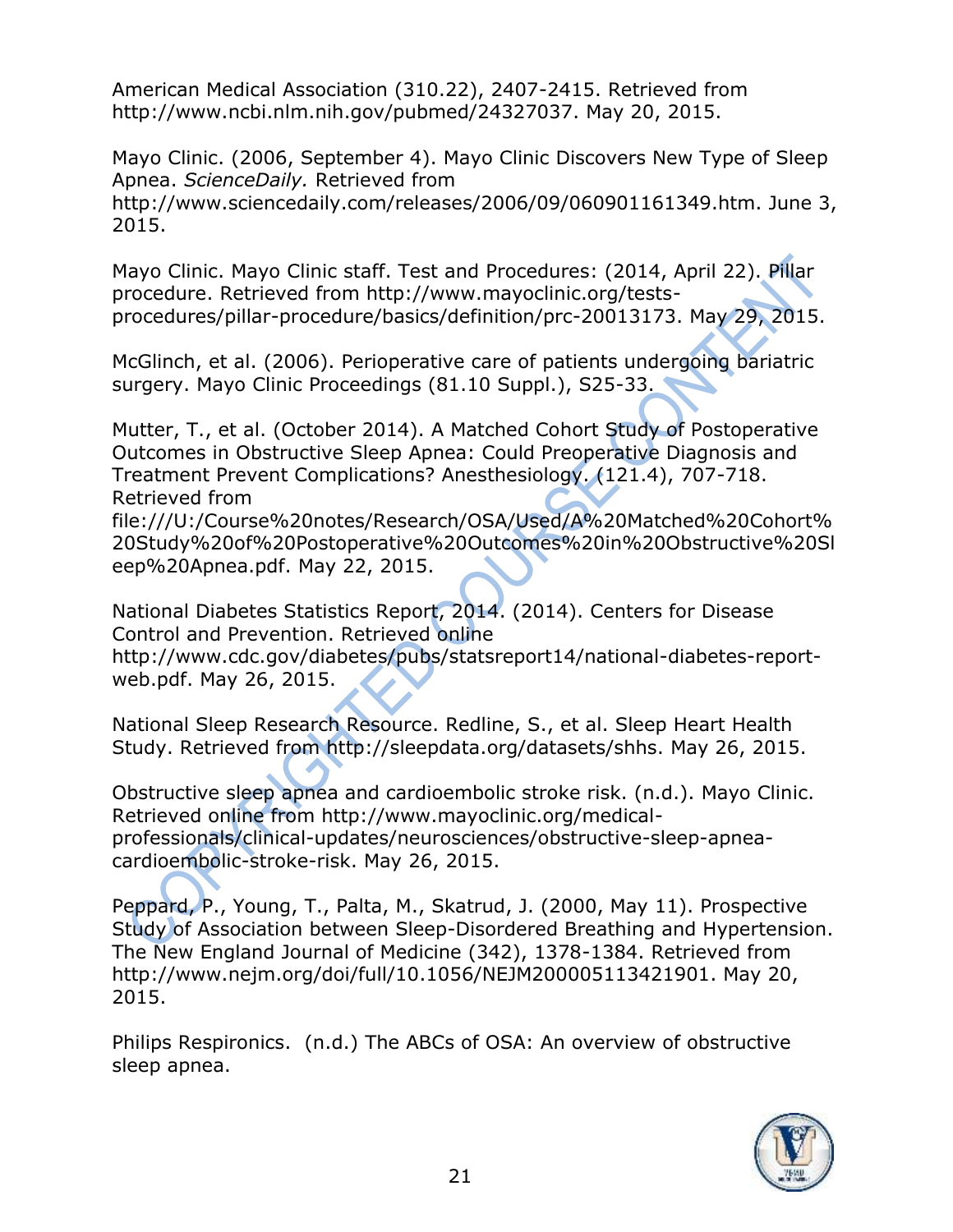Poinier, A., Rasmus, M. (2013, June 25). Tonsillectomy and Adenoidectomy for Obstructive Sleep Apnea and Snoring. Sleep Apnea Health Center, WebMD. Retrieved from http://www.webmd.com/sleep-disorders/sleepapnea/tonsillectomy-and-adenoidectomy-for-obstructive-sleep-apnea-andsnoring. May 22, 2015.

Poinier, A., Rasmus, M. (2013, June 25). Uvulopalatopharyngoplasty for Obstructive Sleep Apnea. WebMD. Retrieved from http://www.webmd.com/sleep-disorders/sleepapnea/uvulopalatopharyngoplasty-for-obstructive-sleep-apnea. May 22, 2015.

Practice Guidelines for the Perioperative Management of Patients with Obstructive Sleep Apnea: An Updated Report by the American Society of Anesthesiologists Task Force on Perioperative Management of Patients with Obstructive Sleep Apnea. (February 2014). Anesthesiology. (120.2), 1-19. Retrieved from

http://www.asahq.org/~/media/Sites/ASAHQ/Files/Public/Resources/standar ds-guidelines/practice-guidelines-for-the-perioperative-management-ofpatients-with-obstructive-sleep-apnea.pdf. May 22, 2015.

Reinberg, S. (2013, December 10). Treat Sleep Apnea, Lower Hard-to-Control BP? Sleep apnea device allows normal breathing, reduces stress on body, study suggests. WebMD. Retrieved from http://www.webmd.com/hypertensionhighbloodpressure/

Rising prevalence of sleep apnea in U.S. threatens public health. (2014, September 29). ScienceDaily. Retrieved from http://www.sciencedaily.com/releases/2014/09/140929105443.htm. May 26, 2015.

Ronald, J., Delaive, K., Roos, L., Manfreda, J.H., Kryger, M.H. (1998). Obstructive sleep apnea patients use more health care resources ten years prior to diagnosis. Sleep Research Online. (1.1), 71-74. Retrieved from http://www.ncbi.nlm.nih.gov/pubmed/11382859. May 26, 2015.

Sleep apnea treatment may protect against heart failure. (2012, March 13). American Heart Association. Retrieved from http://newsroom.heart.org/news/sleep-apnea-treatment-may-protect-230160. May 26, 2015.

Sleep Apnea. (n.d.). National Sleep Foundation. (Retrieved from http://sleepfoundation.org/sleep-disorders-problems/sleep-apnea. April 16, 2015.